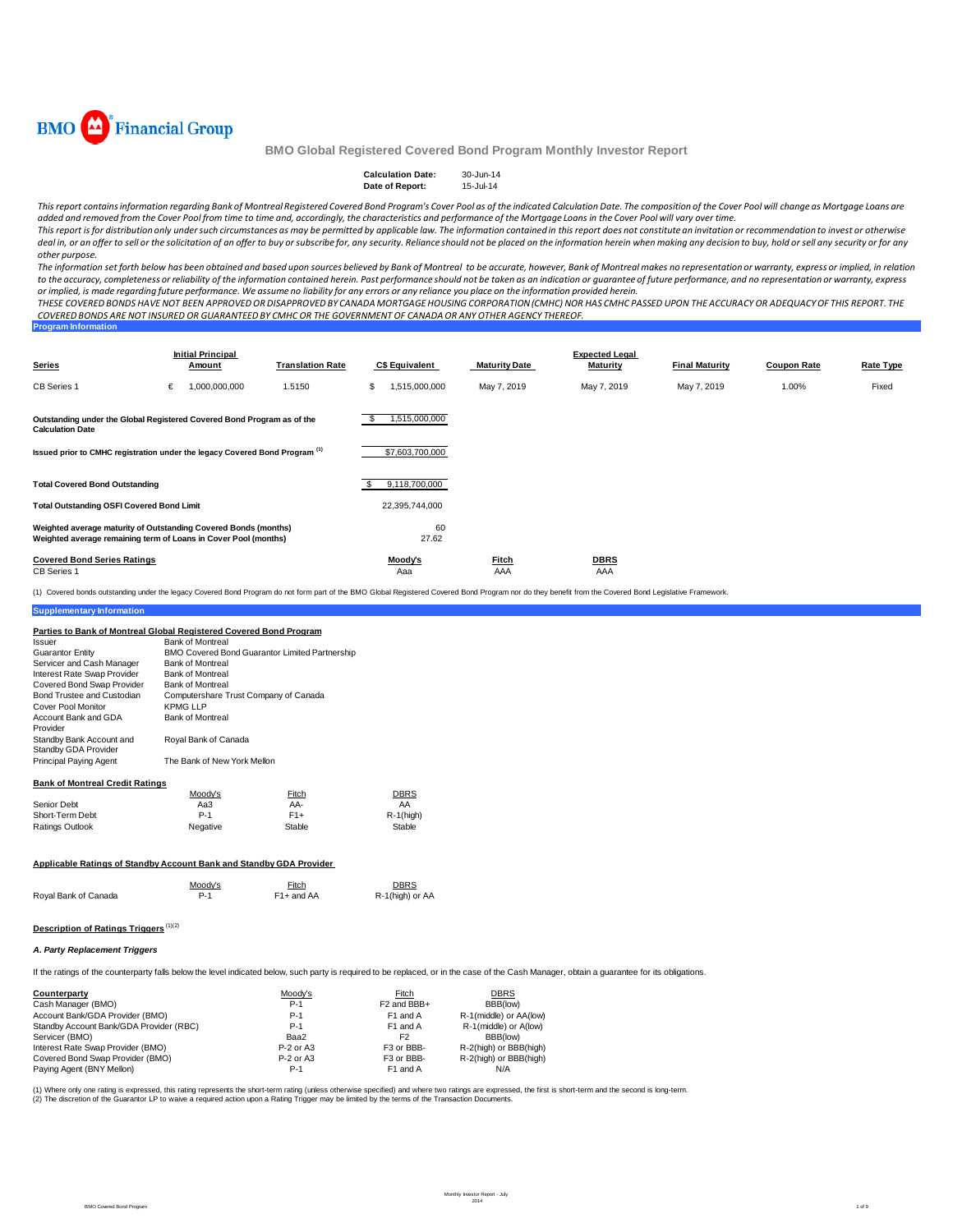

|                                                                                                                                                                                                                                                                                                                          |                                          | <b>Calculation Date:</b><br>Date of Report: | 30-Jun-14<br>15-Jul-14                                          |                                                                                                                                                                                                                                                                                                                                                                                                                                                                                                                                                                                                                                                                                                   |
|--------------------------------------------------------------------------------------------------------------------------------------------------------------------------------------------------------------------------------------------------------------------------------------------------------------------------|------------------------------------------|---------------------------------------------|-----------------------------------------------------------------|---------------------------------------------------------------------------------------------------------------------------------------------------------------------------------------------------------------------------------------------------------------------------------------------------------------------------------------------------------------------------------------------------------------------------------------------------------------------------------------------------------------------------------------------------------------------------------------------------------------------------------------------------------------------------------------------------|
| <b>B. Summary of Specific Rating Trigger Actions</b><br>I) The following actions are required if the Cash Manager (BMO) undergoes a downgrade below the stipulated rating:                                                                                                                                               |                                          |                                             |                                                                 |                                                                                                                                                                                                                                                                                                                                                                                                                                                                                                                                                                                                                                                                                                   |
|                                                                                                                                                                                                                                                                                                                          | Moody's                                  | Fitch                                       | <b>DBRS</b>                                                     |                                                                                                                                                                                                                                                                                                                                                                                                                                                                                                                                                                                                                                                                                                   |
| a) The Servicer will be required to direct amounts received<br>directly into the GDA Account (or Standby GDA Account if<br>applicable) within 2 Canadian business days and the Cash<br>Manager shall immediately remit any funds held at such time<br>for or on behalf of the Guarantor directly into the GDA<br>Account | $P-1$                                    | F <sub>1</sub> or A                         | R-1(middle) or AA(low)                                          |                                                                                                                                                                                                                                                                                                                                                                                                                                                                                                                                                                                                                                                                                                   |
| II) The following actions are required if the Servicer (BMO) undergoes a downgrade below the stipulated rating:                                                                                                                                                                                                          |                                          |                                             |                                                                 |                                                                                                                                                                                                                                                                                                                                                                                                                                                                                                                                                                                                                                                                                                   |
|                                                                                                                                                                                                                                                                                                                          | Moody's                                  | <b>Fitch</b>                                | <b>DBRS</b>                                                     |                                                                                                                                                                                                                                                                                                                                                                                                                                                                                                                                                                                                                                                                                                   |
| a) The Servicer will be required to direct amounts received<br>to the Cash Manager, or GDA as applicable                                                                                                                                                                                                                 | $P-1$                                    | F <sub>1</sub> or A                         | R-1(middle) or BBB(low)                                         |                                                                                                                                                                                                                                                                                                                                                                                                                                                                                                                                                                                                                                                                                                   |
| III) The Swap Provider is required to transfer credit support or transfer all of its rights and obligations to a replacement third party, or to obtain<br>a guarantee of its rights and obligations from a third party, if the Swap Provider undergoes a downgrade below the stipulated rating:                          |                                          |                                             |                                                                 |                                                                                                                                                                                                                                                                                                                                                                                                                                                                                                                                                                                                                                                                                                   |
| a) Interest Rate Swap Provider<br>b) Covered Bond Swap Provider                                                                                                                                                                                                                                                          | $Mody's^{(3)}$<br>P-1 or A2<br>P-1 or A2 | Fitch<br>F1 and A<br>F1 and A               | <b>DBRS</b><br>R-1(middle) or A(high)<br>R-1(middle) or A(high) |                                                                                                                                                                                                                                                                                                                                                                                                                                                                                                                                                                                                                                                                                                   |
| IV) The following actions are required if the Issuer (BMO) undergoes a downgrade below the stipulated rating:                                                                                                                                                                                                            |                                          |                                             |                                                                 |                                                                                                                                                                                                                                                                                                                                                                                                                                                                                                                                                                                                                                                                                                   |
| a) Mandatory repayment of the Demand Loan                                                                                                                                                                                                                                                                                | Moody's<br>N/A                           | Fitch<br>F <sub>2</sub> or BBB+             | <b>DBRS</b><br>N/A                                              |                                                                                                                                                                                                                                                                                                                                                                                                                                                                                                                                                                                                                                                                                                   |
| b) Cashflows will be exchanged under the Covered Bond<br>Swap Agreement (to the extent not already taking place)                                                                                                                                                                                                         | Baa1                                     | BBB+                                        | BBB(high)                                                       |                                                                                                                                                                                                                                                                                                                                                                                                                                                                                                                                                                                                                                                                                                   |
| c) Transfer of title to Loans to Guarantor <sup>(4)</sup>                                                                                                                                                                                                                                                                | A <sub>3</sub>                           | BBB-                                        | R-1(middle) or BBB(low)                                         |                                                                                                                                                                                                                                                                                                                                                                                                                                                                                                                                                                                                                                                                                                   |
| <b>Events of Defaults &amp; Test Compliance</b><br>Asset Coverage Test (C\$ Equivalent of Outstanding<br>Covered Bond < Adjusted Aggregate Asset Amount)                                                                                                                                                                 |                                          | Pass                                        |                                                                 |                                                                                                                                                                                                                                                                                                                                                                                                                                                                                                                                                                                                                                                                                                   |
| <b>Issuer Event of Default</b><br>Guarantor LP Event of Default                                                                                                                                                                                                                                                          |                                          | No<br>No                                    |                                                                 |                                                                                                                                                                                                                                                                                                                                                                                                                                                                                                                                                                                                                                                                                                   |
| (3) If no short term rating exists, then A1                                                                                                                                                                                                                                                                              |                                          |                                             |                                                                 |                                                                                                                                                                                                                                                                                                                                                                                                                                                                                                                                                                                                                                                                                                   |
| that it will not withdraw or downgrade its then current ratings of the Covered Bonds as a result of such deferral.                                                                                                                                                                                                       |                                          |                                             |                                                                 | (4) The transfer of registered title to the Loans to the Guarantor may be deferred if (A) satisfactory assurances are provided to the Guarantor and the Bond Trustee by The Office of the Superintendent of Financial Institut<br>supervisory authority having jurisdiction over the Seller permitting registered title to the Loans to remain with the Seller until such time as (i) the Loans are to be sold or otherwise disposed of by the Guarantor or the<br>performance of their respective obligations under the Transaction Documents, or (ii) the Guarantor or the Bond Trustee is required to take actions to enforce or otherwise deal with the Loans, and (B) each of the Rating Age |

| o Hard Bullet Covered Bonds)         |         |              |                    |                        |  |
|--------------------------------------|---------|--------------|--------------------|------------------------|--|
| Dro-M-<br>t <b>v Minimum Ratings</b> | Moody's | <u>Fitch</u> | DBRS <sup>(1</sup> | Maturity Test<br>Dro N |  |
|                                      | ັ້      | r 1 +        | A(high) or A(low)  | N/A                    |  |

Following a breach of the Pre-Maturity test in respect of a Series of Hard Bullet Covered Bonds, and unless the Pre-Maturity Ledger is otherwise funded from the other sources, the Partnership shall offer to sell Randomly Selected Loans if Final Maturity Date is within 12 months from the Pre-Maturity Test Date

(1) In the case of DBRS, if Final Maturity Date is within six months of the Pre-Maturity Test Date, then A(high), otherwise A(low).

| <b>Reserve Fund</b>                                                           |         |                |             |
|-------------------------------------------------------------------------------|---------|----------------|-------------|
| <b>Reserve Fund Required Amount Ratings</b>                                   | Moody's | <b>Fitch</b>   | <b>DBRS</b> |
| Senior                                                                        |         | А              | A(low)      |
| Short Term                                                                    | $P-1$   | F <sub>1</sub> | R-1(middle) |
| Are the ratings of the Issuer below the Reserve Fund Required Amount Ratings? | No      |                |             |

If the ratings of the Issuer fall below the Reserve Fund Required Amount Ratings, then the Guarantor shall credit or cause to be credited to the Reserve Fund funds up to an amount equal to the Reserve Fund Required Amount with Available Revenue Receipts and Available Principal Receipts

Reserve Fund Balance N/A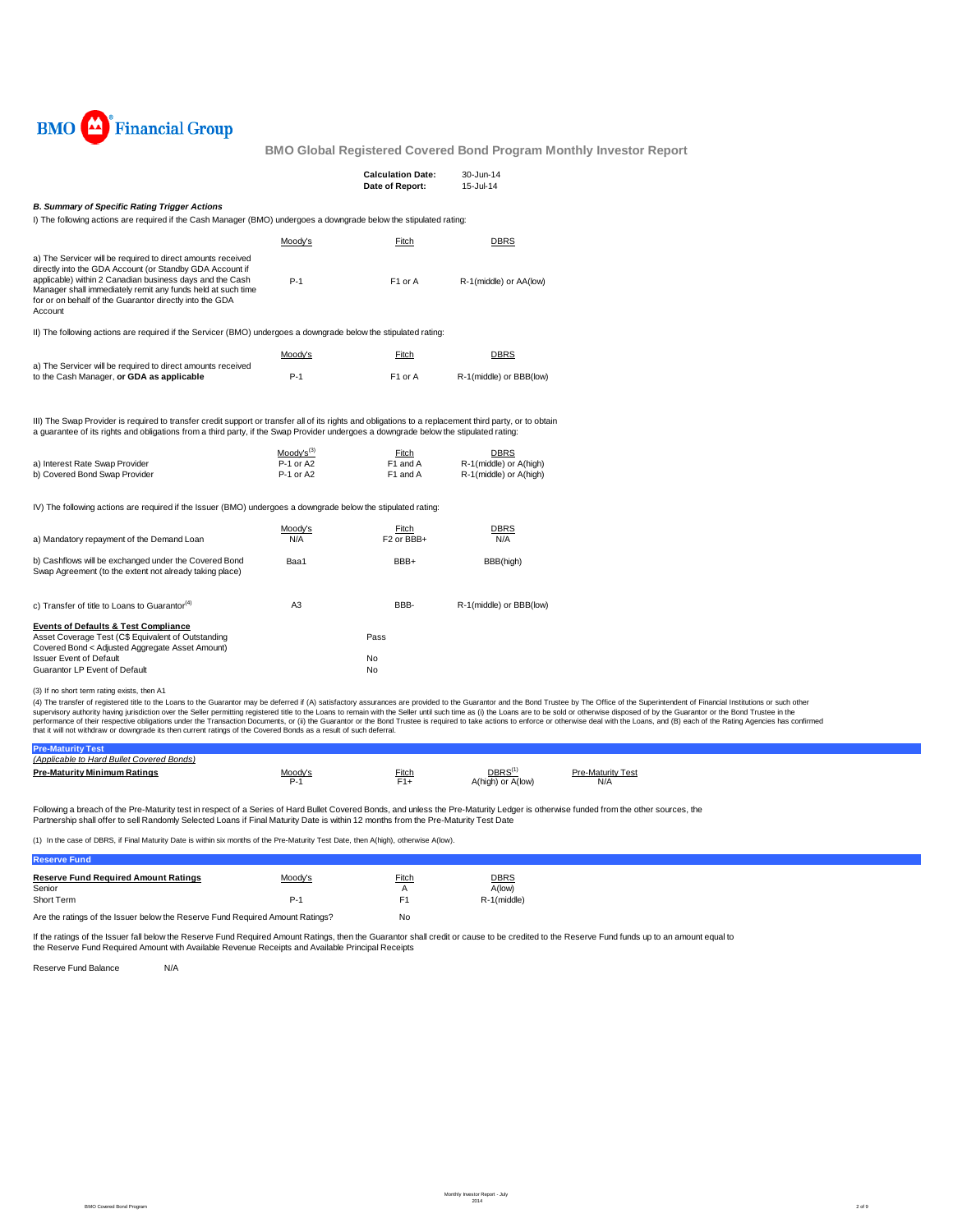

|                                                                                                                                                                                                                                                                                                                                                                              |    | <b>Calculation Date:</b><br>Date of Report:                                                                                                                                                                                                                                                                                                                                          | 30-Jun-14<br>15-Jul-14                          |       |                |  |  |  |
|------------------------------------------------------------------------------------------------------------------------------------------------------------------------------------------------------------------------------------------------------------------------------------------------------------------------------------------------------------------------------|----|--------------------------------------------------------------------------------------------------------------------------------------------------------------------------------------------------------------------------------------------------------------------------------------------------------------------------------------------------------------------------------------|-------------------------------------------------|-------|----------------|--|--|--|
| <b>Asset Coverage Test</b>                                                                                                                                                                                                                                                                                                                                                   |    |                                                                                                                                                                                                                                                                                                                                                                                      |                                                 |       |                |  |  |  |
| C\$ Equivalent of Outstanding Covered Bonds                                                                                                                                                                                                                                                                                                                                  | S  | 1,515,000,000                                                                                                                                                                                                                                                                                                                                                                        |                                                 |       |                |  |  |  |
| A = Lesser of (i) Sum of LTV adjusted outstanding principal balance and (ii)<br>Sum of Asset percentage adjusted outstanding principal balance                                                                                                                                                                                                                               | \$ | 6,908,560,605                                                                                                                                                                                                                                                                                                                                                                        |                                                 | A (i) | 7,388,834,871  |  |  |  |
| $B =$ Principal receipts not applied                                                                                                                                                                                                                                                                                                                                         |    |                                                                                                                                                                                                                                                                                                                                                                                      |                                                 | A(ii) | 6,908,560,605  |  |  |  |
| $C =$ Cash capital contributions<br>$D =$ Substitution assets<br>$E = (i)$ Reserve fund balance<br>(ii) Pre - Maturity liquidity ledger balance<br>$F = Neqative$ carry factor calculation<br>Total: $A + B + C + D + E - F$                                                                                                                                                 |    | 6,908,560,605                                                                                                                                                                                                                                                                                                                                                                        | Asset Percentage<br>Maximum Asset<br>Percentage |       | 93.5%<br>95.0% |  |  |  |
| <b>Asset Coverage Test Pass/Fail</b>                                                                                                                                                                                                                                                                                                                                         |    | Pass                                                                                                                                                                                                                                                                                                                                                                                 |                                                 |       |                |  |  |  |
| <b>Valuation Calculation</b>                                                                                                                                                                                                                                                                                                                                                 |    |                                                                                                                                                                                                                                                                                                                                                                                      |                                                 |       |                |  |  |  |
| <b>Trading Value of Covered Bonds</b>                                                                                                                                                                                                                                                                                                                                        |    | 1,538,224,950                                                                                                                                                                                                                                                                                                                                                                        |                                                 |       |                |  |  |  |
| A = Lesser of i) Present value of outstanding loan balance of Performing<br>Eligible Loans <sup>(1)</sup> and ii) 80% of Market Value <sup>(2)</sup> of properties securing<br>Performing Eligible Loans, net of adjustments                                                                                                                                                 |    | 7,437,550,638                                                                                                                                                                                                                                                                                                                                                                        |                                                 | A (i) | 7,437,550,638  |  |  |  |
| B = Principal receipts up to calculation date not otherwise applied<br>$C =$ Cash capital contributions                                                                                                                                                                                                                                                                      |    |                                                                                                                                                                                                                                                                                                                                                                                      |                                                 | A(ii) | 10,696,407,242 |  |  |  |
| D = Trading Value of any Substitute Assets<br>$E = (i)$ Reserve Fund Balance, if applicable<br>(ii) Pre - Maturity liquidity ledger balance                                                                                                                                                                                                                                  |    |                                                                                                                                                                                                                                                                                                                                                                                      |                                                 |       |                |  |  |  |
| F = Trading Value of Swap Collateral                                                                                                                                                                                                                                                                                                                                         |    |                                                                                                                                                                                                                                                                                                                                                                                      |                                                 |       |                |  |  |  |
| Total: $A + B + C + D + E + F$                                                                                                                                                                                                                                                                                                                                               | s  | 7,437,550,638                                                                                                                                                                                                                                                                                                                                                                        |                                                 |       |                |  |  |  |
| (1) Present value of expected future cash flows of Loans using current market interest rates offered to BMO clients. The effective weighted average rate used for discounting is 2.95%<br>(2) Value as most recently determined or assessed in accordance with the underwriting policies (whether upon origination or renewal of the Eligible Loan or subsequently thereto). |    |                                                                                                                                                                                                                                                                                                                                                                                      |                                                 |       |                |  |  |  |
| <b>Intercompany Loan Balance</b>                                                                                                                                                                                                                                                                                                                                             |    |                                                                                                                                                                                                                                                                                                                                                                                      |                                                 |       |                |  |  |  |
| $\sim$ $\sim$ $\sim$                                                                                                                                                                                                                                                                                                                                                         |    | $\overline{1}$ $\overline{0}$ $\overline{0}$ $\overline{0}$ $\overline{1}$ $\overline{1}$ $\overline{0}$ $\overline{0}$ $\overline{1}$ $\overline{1}$ $\overline{0}$ $\overline{1}$ $\overline{1}$ $\overline{0}$ $\overline{1}$ $\overline{1}$ $\overline{0}$ $\overline{1}$ $\overline{1}$ $\overline{0}$ $\overline{1}$ $\overline{1}$ $\overline{0}$ $\overline{1}$ $\overline{$ |                                                 |       |                |  |  |  |

(1) In the Bank's previous report filed June 18, 2014 for the period ending May 31, 2014, the number of borrowers was actually 37,972 not 39,989 as reported.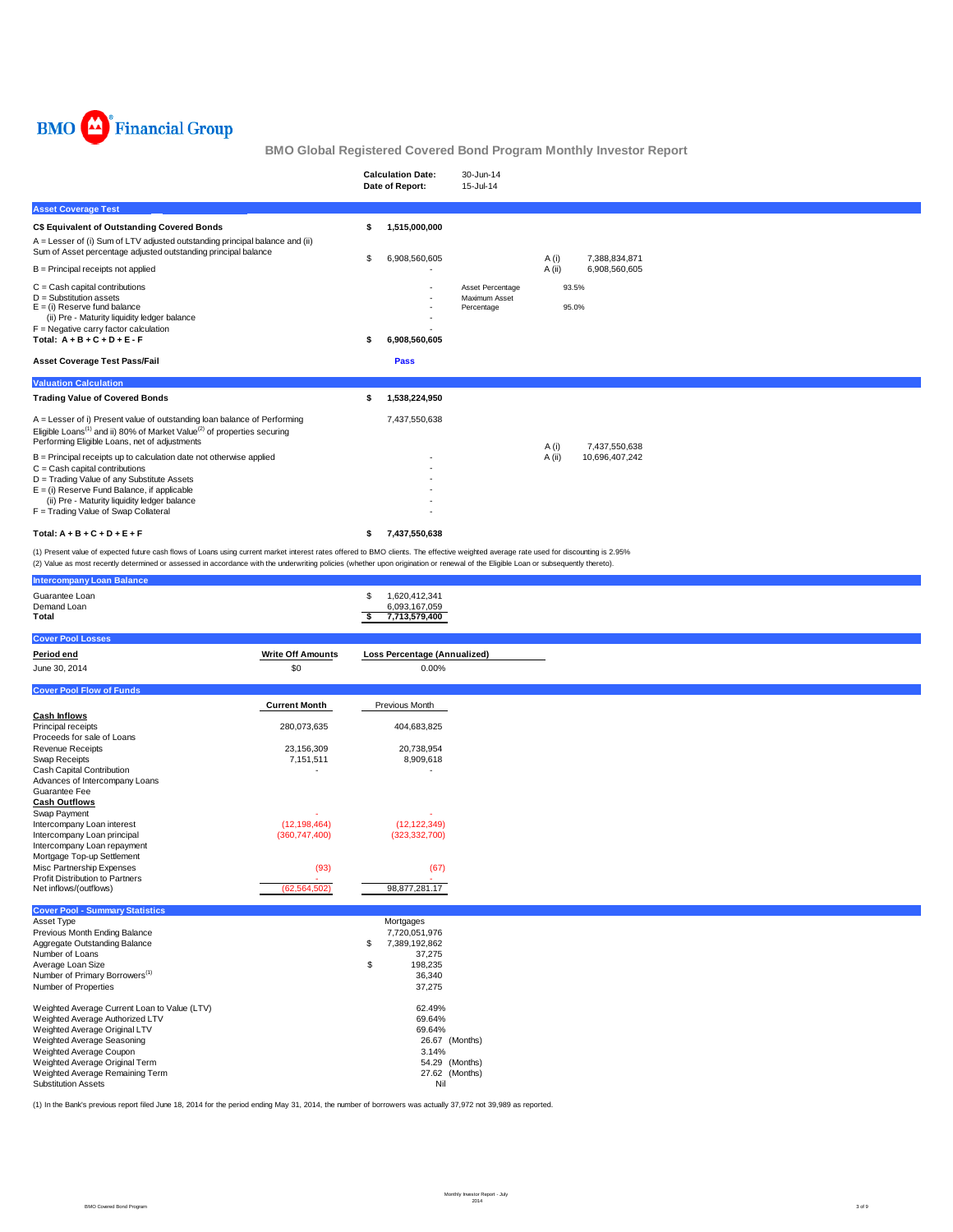

|                                                      | <b>Calculation Date:</b><br>Date of Report: | 30-Jun-14<br>15-Jul-14 |                                         |                 |  |
|------------------------------------------------------|---------------------------------------------|------------------------|-----------------------------------------|-----------------|--|
| <b>Cover Pool - Delinquency Distribution</b>         |                                             |                        |                                         |                 |  |
| <b>Aging Summary</b>                                 | Number of Loans                             | Percentage             | <b>Principal Balance</b>                | Percentage      |  |
| Current and less than 30 days past due               | 37,240                                      | 99.91                  | \$<br>7,382,763,822                     | 99.91           |  |
| 30 - 59 days past due<br>60 - 89 days past due       | 6<br>21                                     | 0.02<br>0.06           | \$<br>898,010<br>\$<br>4,586,044        | 0.01<br>0.06    |  |
| 90 or more days past due                             | 8                                           | 0.02                   | 944,986<br>\$                           | 0.01            |  |
| <b>Grand Total</b>                                   | 37,275                                      | 100.00                 | 7,389,192,862<br>\$                     | 100.00          |  |
| <b>Cover Pool - Provincial Distribution</b>          |                                             |                        |                                         |                 |  |
| Province                                             | Number of Loans                             | Percentage             | <b>Principal Balance</b>                | Percentage      |  |
| Alberta                                              | 4,365                                       | 11.71                  | 976,193,196<br>\$                       | 13.21           |  |
| <b>British Columbia</b>                              | 4,386                                       | 11.77                  | \$<br>1,083,630,187                     | 14.67           |  |
| Manitoba                                             | 673                                         | 1.81                   | \$<br>101,506,291                       | 1.37            |  |
| New Brunswick                                        | 713                                         | 1.91                   | \$<br>83,728,421                        | 1.13            |  |
| Newfoundland                                         | 945                                         | 2.54                   | \$<br>146,003,941                       | 1.98            |  |
| Northwest Territories & Nunavut                      |                                             |                        | \$                                      |                 |  |
| Nova Scotia                                          | 1,269                                       | 3.40                   | \$<br>196,583,598                       | 2.66            |  |
| Ontario<br>Prince Edward Island                      | 15,916<br>236                               | 42.70<br>0.63          | \$<br>3,288,031,773<br>\$<br>30,763,766 | 44.50<br>0.42   |  |
| Quebec                                               | 8,023                                       | 21.52                  | \$<br>1,353,082,580                     | 18.31           |  |
| Saskatchewan                                         | 749                                         | 2.01                   | \$<br>129,669,109                       | 1.75            |  |
| <b>Yukon Territories</b>                             |                                             |                        | \$.                                     |                 |  |
| <b>Grand Total</b>                                   | 37,275                                      | 100.00                 | \$<br>7,389,192,862                     | 100.00          |  |
| <b>Cover Pool - Credit Score Distribution</b>        |                                             |                        |                                         |                 |  |
| <b>Credit Score</b>                                  | Number of Loans                             | Percentage             | <b>Principal Balance</b>                | Percentage      |  |
| Less than 600 or Unavailable                         | 846                                         | 2.27                   | 148,761,703<br>\$                       | 2.01            |  |
| $600 - 650$                                          | 1,330                                       | 3.57                   | \$<br>286,870,704                       | 3.88            |  |
| 651 - 700                                            | 3,963                                       | 10.63                  | \$<br>889,657,492                       | 12.04           |  |
| 701 - 750                                            | 8,301                                       | 22.27                  | \$<br>1,817,073,128                     | 24.59           |  |
| 751 - 800                                            | 14,872                                      | 39.90                  | \$<br>2,958,208,118                     | 40.03           |  |
| 801 and Above<br><b>Grand Total</b>                  | 7,963                                       | 21.36<br>100.00        | \$<br>1,288,621,717                     | 17.44<br>100.00 |  |
|                                                      | 37,275                                      |                        | 7,389,192,862<br>\$                     |                 |  |
| <b>Cover Pool - Rate Type Distribution</b>           |                                             |                        |                                         |                 |  |
| Rate Type                                            | Number of Loans                             | Percentage             | <b>Principal Balance</b>                | Percentage      |  |
| Fixed                                                | 33,796                                      | 90.67                  | \$<br>6,586,412,871                     | 89.14           |  |
| Variable                                             | 3,479                                       | 9.33                   | \$<br>802,779,991                       | 10.86           |  |
| <b>Grand Total</b>                                   | 37,275                                      | 100.00                 | 7,389,192,862<br>\$                     | 100.00          |  |
| <b>Cover Pool - Mortgage Asset Type Distribution</b> |                                             |                        |                                         |                 |  |
| <b>Mortgage Asset Type</b>                           | Number of Loans                             | Percentage             | <b>Principal Balance</b>                | Percentage      |  |
| <b>Conventional Amortizing Mortgages</b>             | 37,275                                      | 100.00                 | \$<br>7,389,192,862                     | 100.00          |  |
| <b>Grand Total</b>                                   | 37,275                                      | 100.00                 | \$<br>7,389,192,862                     | 100.00          |  |
| <b>Cover Pool - Occupancy Type Distribution</b>      |                                             |                        |                                         |                 |  |
| Occupancy Type                                       | Number of Loans                             | Percentage             | <b>Principal Balance</b>                | Percentage      |  |
| Owner Occupied                                       | 31,343                                      | 84.09                  | \$<br>6,051,374,222                     | 81.89           |  |
| Non-Owner Occupied                                   | 5,932                                       | 15.91                  | \$<br>1,337,818,640                     | 18.11           |  |
| <b>Grand Total</b>                                   | 37,275                                      | 100.00                 | 7,389,192,862<br>\$                     | 100.00          |  |
| <b>Cover Pool - Mortgage Rate Distribution</b>       |                                             |                        |                                         |                 |  |
| Mortgage Rate (%)                                    | Number of Loans                             | Percentage             | <b>Principal Balance</b>                | Percentage      |  |
| Less than 1.00                                       |                                             |                        | \$                                      |                 |  |
| $1.00 - 3.99$                                        | 34,527                                      | 92.63                  | 7,040,505,652<br>\$                     | 95.28           |  |
| $4.00 - 4.49$                                        | 2,059                                       | 5.52                   | \$<br>262,430,362                       | 3.55            |  |
| $4.50 - 4.99$                                        | 498                                         | 1.34                   | \$<br>61,282,729                        | 0.83            |  |
| $5.00 - 5.49$<br>$5.50 - 5.99$                       | 136<br>35                                   | 0.36<br>0.09           | \$<br>19,551,106<br>\$<br>3,591,229     | 0.26<br>0.05    |  |
| $6.00 - 6.49$                                        | 18                                          | 0.05                   | \$<br>1,756,204                         | 0.02            |  |
| $6.50 - 6.99$                                        | $\overline{2}$                              | 0.01                   | \$<br>75,581                            | 0.00            |  |
| $7.00 - 7.49$                                        |                                             |                        | \$                                      |                 |  |
| $7.50 - 7.99$                                        |                                             |                        | \$<br>ł,                                |                 |  |
| 8.00 and Above                                       |                                             |                        | £.                                      |                 |  |
| <b>Grand Total</b>                                   | 37,275                                      | 100.00                 | 7,389,192,862<br>\$                     | 100.00          |  |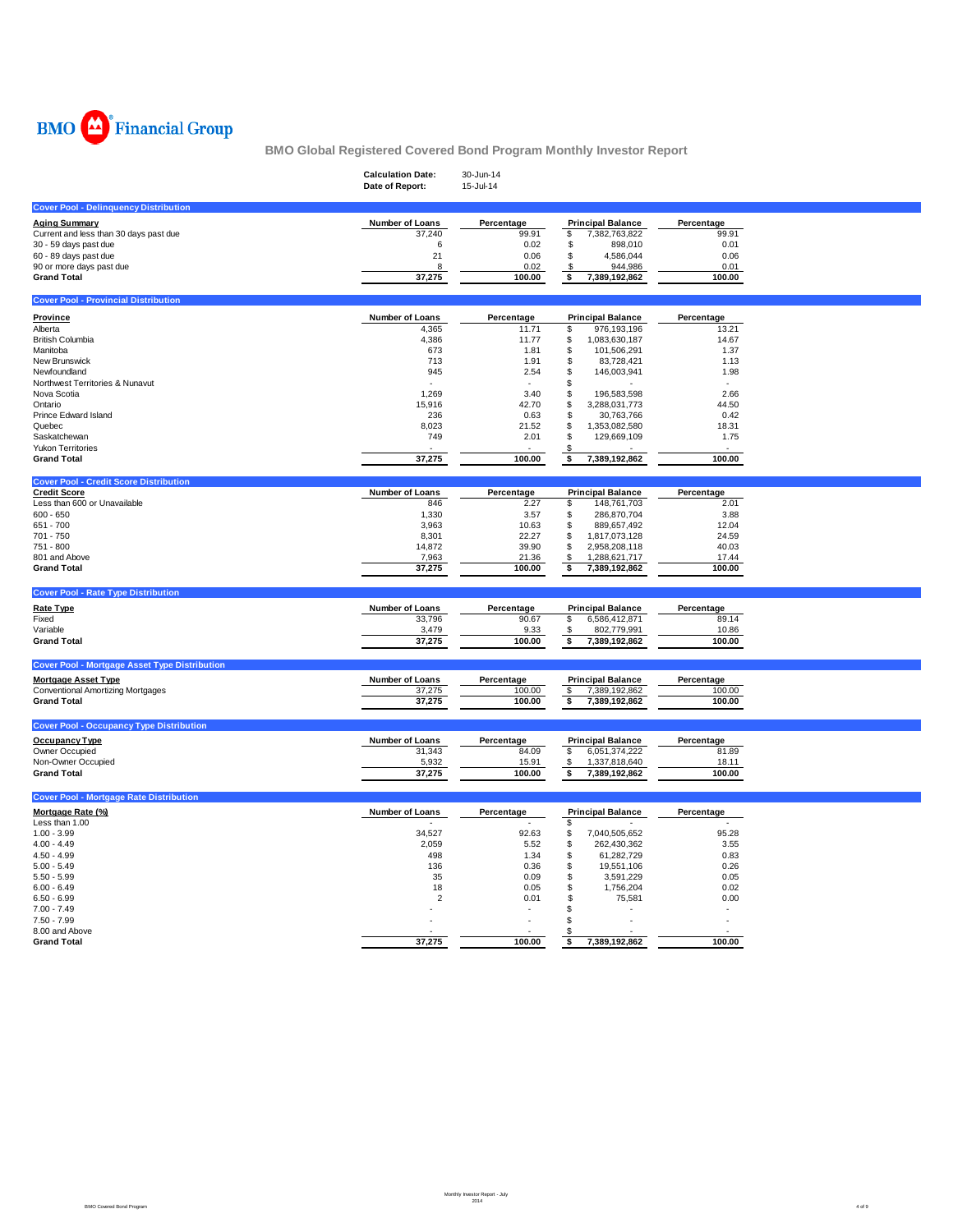

|                                                 |                                                                                       |                                | <b>Calculation Date:</b><br>Date of Report: | 30-Jun-14<br>15-Jul-14 |                                        |                                |  |
|-------------------------------------------------|---------------------------------------------------------------------------------------|--------------------------------|---------------------------------------------|------------------------|----------------------------------------|--------------------------------|--|
| <b>Cover Pool - Current LTV Distribution</b>    |                                                                                       |                                |                                             |                        |                                        |                                |  |
| Current LTV (%)                                 |                                                                                       |                                | <b>Number of Loans</b>                      | Percentage             | <b>Principal Balance</b>               | Percentage                     |  |
| 20.00 and Below                                 |                                                                                       |                                | 2,063                                       | 5.53                   | \$<br>116,712,127                      | 1.58                           |  |
| $20.01 - 25.00$                                 |                                                                                       |                                | 1,289                                       | 3.46                   | \$<br>113,059,451                      | 1.53                           |  |
| 25.01 - 30.00                                   |                                                                                       |                                | 1,516                                       | 4.07                   | \$<br>145,732,606                      | 1.97                           |  |
| $30.01 - 35.00$                                 |                                                                                       |                                | 1,635                                       | 4.39                   | \$<br>194,232,252                      | 2.63                           |  |
| $35.01 - 40.00$                                 |                                                                                       |                                | 1,868                                       | 5.01                   | \$<br>251,071,929                      | 3.40                           |  |
| $40.01 - 45.00$                                 |                                                                                       |                                | 2,143                                       | 5.75                   | \$<br>321,722,095                      | 4.35                           |  |
| $45.01 - 50.00$                                 |                                                                                       |                                | 2,424                                       | 6.50                   | \$<br>404,184,117                      | 5.47                           |  |
| $50.01 - 55.00$                                 |                                                                                       |                                | 2,680                                       | 7.19                   | \$<br>493,205,364                      | 6.67                           |  |
| $55.01 - 60.00$                                 |                                                                                       |                                | 2,614                                       | 7.01                   | \$<br>537,637,948                      | 7.28                           |  |
| $60.01 - 65.00$<br>65.01 - 70.00                |                                                                                       |                                | 2,484                                       | 6.66<br>8.23           | \$<br>590,723,043<br>\$                | 7.99<br>10.27                  |  |
| 70.01 - 75.00                                   |                                                                                       |                                | 3,067<br>5,323                              | 14.28                  | 759,105,711<br>\$<br>1,335,898,350     | 18.08                          |  |
| 75.01 - 80.00                                   |                                                                                       |                                | 8,169                                       | 21.92                  | \$<br>2,125,907,867                    | 28.77                          |  |
| 80.01 and Above                                 |                                                                                       |                                |                                             |                        | -\$                                    | $\sim$                         |  |
| <b>Grand Total</b>                              |                                                                                       |                                | 37,275                                      | 100.00                 | 7,389,192,862                          | 100.00                         |  |
|                                                 |                                                                                       |                                |                                             |                        |                                        |                                |  |
| <b>Cover Pool - Remaining Term Distribution</b> |                                                                                       |                                |                                             |                        |                                        |                                |  |
| <b>Months to Maturity</b>                       |                                                                                       |                                | <b>Number of Loans</b>                      | Percentage             | <b>Principal Balance</b>               | Percentage                     |  |
| Less than 12                                    |                                                                                       |                                | 7,094                                       | 19.03                  | \$<br>1,269,286,609                    | 17.18                          |  |
| $12 - 17$                                       |                                                                                       |                                | 4,788                                       | 12.85                  | \$<br>893,176,098                      | 12.09                          |  |
| $18 - 24$                                       |                                                                                       |                                | 4,311                                       | 11.57                  | \$<br>785,033,120                      | 10.62                          |  |
| $25 - 30$                                       |                                                                                       |                                | 1,862                                       | 5.00                   | \$<br>405,296,097                      | 5.48                           |  |
| $31 - 36$                                       |                                                                                       |                                | 5,261                                       | 14.11                  | \$<br>1,040,590,649                    | 14.08                          |  |
| $37 - 42$                                       |                                                                                       |                                | 11,734                                      | 31.48                  | \$<br>2,552,606,569                    | 34.55                          |  |
| 43 - 48                                         |                                                                                       |                                | 2,107                                       | 5.65                   | \$<br>422,000,529                      | 5.71                           |  |
| 49 - 54                                         |                                                                                       |                                | 118                                         | 0.32                   | \$<br>21,203,191                       | 0.29                           |  |
| $55 - 60$                                       |                                                                                       |                                |                                             |                        | \$                                     |                                |  |
| $61 - 63$                                       |                                                                                       |                                |                                             |                        | \$                                     | ٠                              |  |
| 72 and Above                                    |                                                                                       |                                |                                             |                        | \$                                     |                                |  |
| <b>Grand Total</b>                              |                                                                                       |                                | 37,275                                      | 100.00                 | 7,389,192,862<br>\$                    | 100.00                         |  |
|                                                 | <b>Cover Pool - Remaining Principal Balance Distribution</b>                          |                                |                                             |                        |                                        |                                |  |
| Remaining Principal Balance (C\$)               |                                                                                       |                                | <b>Number of Loans</b>                      | Percentage             | <b>Principal Balance</b>               | Percentage                     |  |
| 99,999 and Below                                |                                                                                       |                                | 9,034                                       | 24.24                  | \$<br>579,562,691                      | 7.84                           |  |
| 100,000 - 199,999                               |                                                                                       |                                | 13,899                                      | 37.29                  | \$<br>2,069,652,277                    | 28.01                          |  |
| 200,000 - 299,999                               |                                                                                       |                                | 8,429                                       | 22.61                  | \$<br>2,059,039,736                    | 27.87                          |  |
| 300,000 - 399,999                               |                                                                                       |                                | 3,332                                       | 8.94                   | \$<br>1,138,229,020                    | 15.40                          |  |
| 400,000 - 499,999                               |                                                                                       |                                | 1,269                                       | 3.40                   | \$<br>562,413,659                      | 7.61                           |  |
| 500,000 - 599,999                               |                                                                                       |                                | 586                                         | 1.57                   | \$<br>318,235,088                      | 4.31<br>2.33                   |  |
| 600,000 - 699,999<br>700,000 - 799,999          |                                                                                       |                                | 268<br>139                                  | 0.72<br>0.37           | \$<br>172,504,389<br>\$<br>103,327,224 | 1.40                           |  |
| 800,000 - 899,999                               |                                                                                       |                                | 70                                          | 0.19                   | \$<br>58,958,040                       | 0.80                           |  |
| 900,000 - 999,999                               |                                                                                       |                                | 65                                          | 0.17                   | \$<br>61,051,227                       | 0.83                           |  |
| 1,000,000 - 1,499,999                           |                                                                                       |                                | 122                                         | 0.33                   | \$<br>146,304,635                      | 1.98                           |  |
| 1,500,000 - 2,000,000                           |                                                                                       |                                | 41                                          | 0.11                   | \$<br>70,513,134                       | 0.95                           |  |
| 2,000,000 - 3,000,000                           |                                                                                       |                                | 21                                          | 0.06                   | \$<br>49,401,742                       | 0.67                           |  |
| 3,000,000 and Above                             |                                                                                       |                                |                                             |                        | \$                                     |                                |  |
|                                                 |                                                                                       |                                | 37,275                                      | 100.00                 | \$<br>7,389,192,862                    | 100.00                         |  |
| <b>Cover Pool - Property Type Distribution</b>  |                                                                                       |                                |                                             |                        |                                        |                                |  |
| <b>Property Type</b>                            |                                                                                       |                                | Number of Loans                             | Percentage             | <b>Principal Balance</b>               | Percentage                     |  |
| Condominium                                     |                                                                                       |                                | 6,003                                       | 16.10                  | \$<br>1,069,680,321                    | 14.48                          |  |
| Multi-Residential                               |                                                                                       |                                | 1,958                                       | 5.25                   | \$<br>457,561,045                      | 6.19                           |  |
| Single Family                                   |                                                                                       |                                | 27,074                                      | 72.63                  | \$<br>5,429,071,287                    | 73.47                          |  |
| Townhouse                                       |                                                                                       |                                | 2,240                                       | 6.01                   | \$<br>432,880,209                      | 5.86                           |  |
| <b>Grand Total</b>                              |                                                                                       |                                | 37,275                                      | 100.00                 | 7,389,192,862                          | 100.00                         |  |
|                                                 |                                                                                       |                                |                                             |                        |                                        |                                |  |
|                                                 | Note: Percentages and totals in the above tables may not add exactly due to rounding. |                                |                                             |                        |                                        |                                |  |
|                                                 | Cover Pool - Current LTV and Delinquency Distribution by Province                     |                                |                                             | <b>Aging Summary</b>   |                                        |                                |  |
|                                                 |                                                                                       | <b>Current and</b>             |                                             |                        |                                        |                                |  |
|                                                 |                                                                                       | less than 30                   | 30 to 59                                    | 60 to 89               | 90 or more                             |                                |  |
| <b>Province</b>                                 | Current LTV (%)                                                                       | days past due                  | days past due                               | days past due          | days past due                          | <b>Total</b>                   |  |
| Alberta                                         | 20.00 and Below                                                                       | \$<br>14,057,473               | \$                                          | \$                     | \$                                     | $\$$<br>14,057,473<br>\$       |  |
|                                                 | $20.01 - 25$<br>$25.01 - 30$                                                          | \$<br>13,374,239               | \$                                          | \$                     | \$                                     | 13,374,239                     |  |
|                                                 |                                                                                       | \$<br>17,128,639               | \$                                          | \$                     | \$                                     | \$<br>17,128,639               |  |
|                                                 | $30.01 - 35$                                                                          | \$<br>22,973,221               | \$                                          | \$                     | \$                                     | \$<br>22,973,221               |  |
|                                                 | $35.01 - 40$<br>$40.01 - 45$                                                          | \$<br>28,352,751<br>38,726,032 | \$<br>\$                                    | \$<br>\$               | \$                                     | \$<br>28,352,751<br>38,726,032 |  |
|                                                 | $45.01 - 50$                                                                          | \$<br>\$<br>53,791,436         | \$                                          | \$                     | \$<br>\$                               | \$<br>\$<br>53,791,436         |  |
|                                                 | $50.01 - 55$                                                                          | \$<br>52,546,830               | \$                                          | \$                     | \$                                     | \$<br>52,546,830               |  |
|                                                 | $55.01 - 60$                                                                          | \$<br>71,114,113               | \$                                          | 363,936<br>\$          | \$                                     | \$<br>71,478,050               |  |
|                                                 | $60.01 - 65$                                                                          | \$<br>72,613,639               | \$                                          | S                      | \$                                     | \$<br>72,613,639               |  |
|                                                 | $65.01 - 70$                                                                          | \$<br>116,449,664              | \$                                          | \$                     | \$                                     | \$<br>116,449,664              |  |
|                                                 | $70.01 - 75$                                                                          | \$<br>195,835,206              | \$                                          | \$                     | \$                                     | \$<br>195,835,206              |  |
|                                                 | 75.01 - 80                                                                            | 278,866,016<br>\$              | \$                                          | \$                     | \$                                     | 278,866,016<br>S               |  |

80.01 and Above <u>\$P75,829,260 \$P76,93,196 \$P76,193,196 \$P8,193,196 \$P8,193,196</u>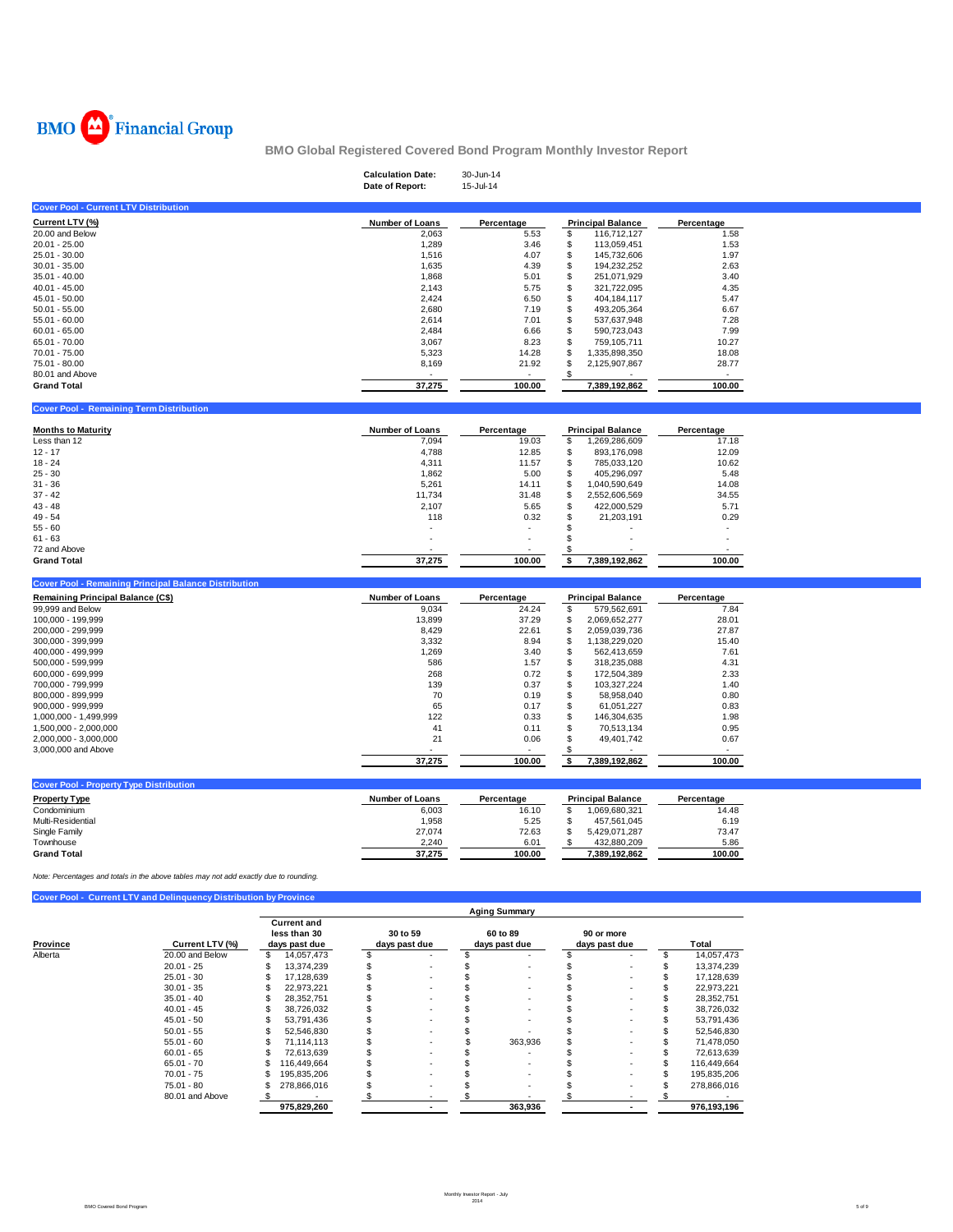

|                         |                               |                               | <b>Calculation Date:</b><br>Date of Report: | 30-Jun-14<br>15-Jul-14 |                          |                              |
|-------------------------|-------------------------------|-------------------------------|---------------------------------------------|------------------------|--------------------------|------------------------------|
|                         |                               |                               |                                             | <b>Aging Summary</b>   |                          |                              |
|                         |                               | <b>Current and</b>            | 30 to 59                                    | 60 to 89               | 90 or more               |                              |
| Province                | Current LTV (%)               | less than 30<br>days past due | days past due                               | days past due          | days past due            | Total                        |
| <b>British Columbia</b> | 20.00 and Below               | \$<br>26,406,223              | \$                                          | \$                     | \$                       | \$<br>26,406,223             |
|                         | $20.01 - 25$                  | 23,528,063<br>\$              | \$                                          | \$                     | \$                       | \$<br>23,528,063             |
|                         | $25.01 - 30$                  | \$<br>28,293,426              | \$                                          | \$                     | \$                       | \$<br>28,293,426             |
|                         | $30.01 - 35$                  | \$<br>36,317,890              | \$                                          | \$                     | \$                       | \$<br>36,317,890             |
|                         | $35.01 - 40$                  | \$<br>49,525,164              | \$<br>211,012                               | \$                     | \$                       | \$<br>49,736,175             |
|                         | $40.01 - 45$                  | \$<br>55,951,112              | \$<br>78,222                                | \$                     | \$                       | \$<br>56,029,333             |
|                         | $45.01 - 50$                  | \$<br>63,681,075              | \$                                          | \$                     | \$                       | \$<br>63,681,075             |
|                         | $50.01 - 55$                  | 81,039,363<br>\$              | \$                                          | \$                     | \$                       | \$<br>81,039,363             |
|                         | $55.01 - 60$                  | \$<br>86,998,674              | \$                                          | \$                     | \$                       | \$<br>86,998,674             |
|                         | $60.01 - 65$                  | \$<br>86,675,838              | \$                                          | \$<br>133,199          | \$                       | \$<br>86,809,037             |
|                         | $65.01 - 70$                  | 117,247,064<br>S              | \$                                          | \$                     | \$                       | \$<br>117,247,064            |
|                         | $70.01 - 75$                  | \$<br>197,669,173             | \$                                          | \$                     | \$                       | \$<br>197,669,173            |
|                         | $75.01 - 80$                  | S<br>228,509,283              | \$                                          | \$<br>1,365,406        | \$                       | \$<br>229,874,689            |
|                         | 80.01 and Above               |                               |                                             |                        |                          |                              |
|                         |                               | \$<br>1,081,842,348           | \$<br>289,233                               | \$<br>1,498,605        | \$                       | \$<br>1,083,630,187          |
|                         |                               |                               |                                             |                        |                          |                              |
|                         |                               | <b>Current and</b>            |                                             | <b>Aging Summary</b>   |                          |                              |
|                         |                               | less than 30                  | 30 to 59                                    | 60 to 89               | 90 or more               |                              |
| <b>Province</b>         | Current LTV (%)               | days past due                 | days past due                               | days past due          | days past due            | <b>Total</b>                 |
| Manitoba                | 20.00 and Below               | \$<br>1,300,207               | \$                                          | \$                     | \$                       | \$<br>1,300,207              |
|                         | $20.01 - 25$                  | \$<br>1,591,940               | \$                                          | \$                     | \$                       | \$<br>1,591,940              |
|                         | $25.01 - 30$                  | \$<br>1,619,613               | \$                                          | \$                     | \$                       | \$<br>1,619,613              |
|                         | $30.01 - 35$                  | \$<br>4,281,699               | \$                                          | \$                     | \$                       | \$<br>4,281,699              |
|                         | $35.01 - 40$                  | \$<br>4,004,480               | \$                                          | \$                     | \$                       | \$                           |
|                         |                               | \$                            | \$                                          | \$                     | \$                       | 4,004,480<br>\$              |
|                         | $40.01 - 45$                  | 4,435,689<br>\$               | \$                                          | \$                     | \$                       | 4,435,689<br>\$<br>5,152,606 |
|                         | $45.01 - 50$                  | 5,152,606                     |                                             |                        |                          |                              |
|                         | $50.01 - 55$                  | \$<br>6,504,102               | \$                                          | \$                     | \$                       | \$<br>6,504,102              |
|                         | $55.01 - 60$                  | \$<br>9,408,396               | \$                                          | \$                     | \$                       | \$<br>9,408,396              |
|                         | $60.01 - 65$                  | \$<br>9,049,088               | \$                                          | \$                     | \$                       | \$<br>9,049,088              |
|                         | $65.01 - 70$                  | \$<br>9,658,263               | \$                                          | \$                     | \$                       | \$<br>9,658,263              |
|                         | $70.01 - 75$                  | \$<br>14,723,065              | \$                                          | \$<br>108,638          | \$                       | \$<br>14,831,703             |
|                         | $75.01 - 80$                  | \$<br>29,668,506              | \$                                          | \$                     | \$                       | \$<br>29,668,506             |
|                         | 80.01 and Above               | \$                            | \$                                          | \$                     | \$                       | \$                           |
|                         |                               | 101,397,654                   | $\overline{a}$                              | 108,638                | $\blacksquare$           | 101,506,291                  |
|                         |                               | <b>Current and</b>            |                                             | <b>Aging Summary</b>   |                          |                              |
|                         |                               | less than 30                  | 30 to 59                                    | 60 to 89               | 90 or more               |                              |
| Province                | Current LTV (%)               | days past due                 | days past due                               | days past due          | days past due            | <b>Total</b>                 |
| New Brunswick           | 20.00 and Below               | \$<br>933,518                 | \$                                          | \$                     | \$                       | \$<br>933,518                |
|                         | $20.01 - 25$                  | \$<br>474,040                 | \$                                          | \$                     | \$                       | \$<br>474,040                |
|                         |                               |                               |                                             |                        |                          |                              |
|                         | $25.01 - 30$                  | \$<br>2,476,477               | \$                                          | \$                     | \$                       | \$<br>2,476,477              |
|                         | $30.01 - 35$                  | \$<br>1,617,447               | \$                                          | \$                     | \$                       | \$<br>1,617,447              |
|                         | $35.01 - 40$                  | \$<br>1,913,170               | \$                                          | \$                     | \$                       | \$<br>1,913,170              |
|                         | $40.01 - 45$                  | \$<br>3,405,062               | \$                                          | \$                     | \$                       | \$<br>3,405,062              |
|                         | $45.01 - 50$                  | \$<br>3,436,622               | \$                                          | \$                     | \$                       | \$<br>3,436,622              |
|                         | $50.01 - 55$                  | \$<br>5,390,867               | \$                                          | \$<br>51,782           | \$                       | \$<br>5,442,649              |
|                         | $55.01 - 60$                  | \$<br>5,784,380               | \$                                          | \$                     | \$                       | \$<br>5,784,380              |
|                         | $60.01 - 65$                  | \$<br>7,497,773               | \$                                          | \$                     | \$                       | \$<br>7,497,773              |
|                         | $65.01 - 70$                  | \$<br>9,214,478               | \$                                          | \$                     | \$                       | \$<br>9,214,478              |
|                         | $70.01 - 75$                  | \$<br>16,798,949              | \$                                          | \$                     | \$                       | \$<br>16,798,949             |
|                         | 75.01 - 80                    | \$<br>24,733,857              | \$                                          | \$                     | \$                       | \$<br>24,733,857             |
|                         | 80.01 and Above               | \$                            | \$                                          | \$                     | \$                       | \$                           |
|                         |                               | 83,676,639                    |                                             | 51,782                 | $\overline{\phantom{a}}$ | 83,728,421                   |
|                         |                               | <b>Current and</b>            |                                             | <b>Aging Summary</b>   |                          |                              |
|                         |                               | less than 30                  | 30 to 59                                    | 60 to 89               | 90 or more               |                              |
| <b>Province</b>         | Current LTV (%)               | days past due                 | days past due                               | days past due          | days past due            | Total                        |
| Newfoundland            | 20.00 and Below               | \$<br>865,417                 | \$                                          | \$                     | \$                       | \$<br>865,417                |
|                         | $20.01 - 25$                  | \$<br>946,163                 | \$                                          | \$                     | \$                       | \$<br>946,163                |
|                         | $25.01 - 30$                  | \$<br>1,574,330               | \$                                          | \$                     | \$                       | \$<br>1,574,330              |
|                         | $30.01 - 35$                  | \$<br>2,699,920               | \$                                          | \$                     | \$                       | \$<br>2,699,920              |
|                         | $35.01 - 40$                  | \$<br>2,692,314               | \$                                          | \$                     | \$                       | \$<br>2,692,314              |
|                         | $40.01 - 45$                  | \$<br>4,459,624               | \$                                          | \$                     | \$                       | \$<br>4,459,624              |
|                         | $45.01 - 50$                  | \$<br>5,930,982               | \$                                          | \$                     | \$                       | \$<br>5,930,982              |
|                         | $50.01 - 55$                  | \$<br>3,989,114               | \$                                          | \$                     | \$                       | \$<br>3,989,114              |
|                         |                               |                               | \$                                          |                        |                          |                              |
|                         | $55.01 - 60$                  | \$<br>10,421,591              |                                             | \$                     | \$                       | \$<br>10,421,591             |
|                         | $60.01 - 65$                  | \$<br>11,682,154              | \$                                          | \$                     | \$                       | \$<br>11,682,154             |
|                         | $65.01 - 70$                  | \$<br>9,461,416               | \$                                          | \$                     | \$                       | \$<br>9,461,416              |
|                         | $70.01 - 75$                  | \$<br>29,821,761              | \$                                          | \$                     | \$<br>168,454            | \$<br>29,990,215             |
|                         | 75.01 - 80<br>80.01 and Above | \$<br>60,635,639<br>\$        | \$<br>\$                                    | \$<br>655,063<br>\$    | \$<br>\$                 | \$<br>61,290,702<br>\$       |
|                         |                               | 145,180,424                   | $\overline{\phantom{a}}$                    | 655,063                | 168,454                  | 146,003,941                  |
|                         |                               |                               |                                             |                        |                          |                              |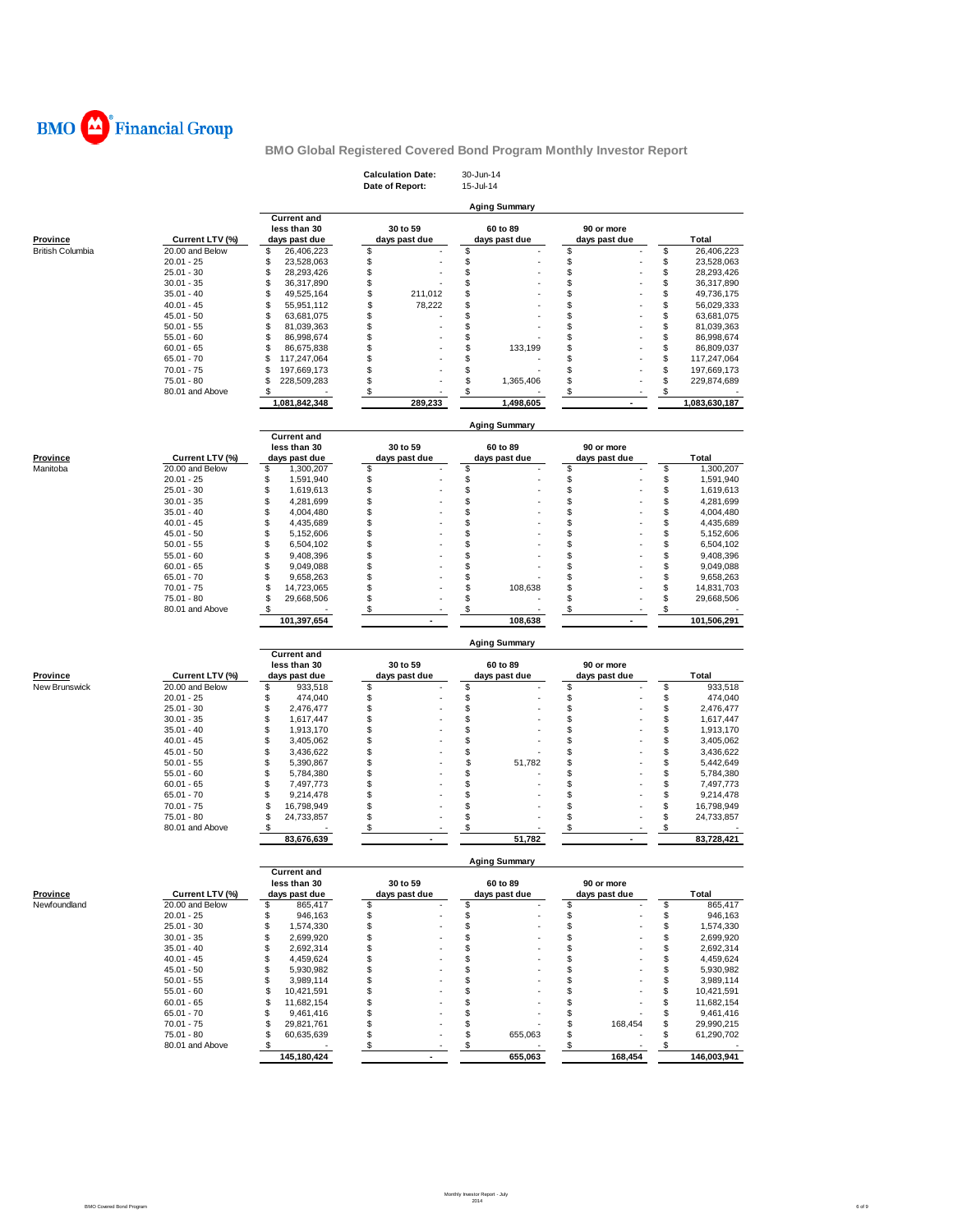

|                                          |                                    |                                        | <b>Calculation Date:</b><br>Date of Report: | 30-Jun-14<br>15-Jul-14    |                             |                                        |
|------------------------------------------|------------------------------------|----------------------------------------|---------------------------------------------|---------------------------|-----------------------------|----------------------------------------|
|                                          |                                    |                                        |                                             | <b>Aging Summary</b>      |                             |                                        |
|                                          |                                    | <b>Current and</b>                     |                                             |                           |                             |                                        |
|                                          |                                    | less than 30                           | 30 to 59                                    | 60 to 89                  | 90 or more                  |                                        |
| <b>Province</b><br>Northwest Territories | Current LTV (%)<br>20.00 and Below | days past due<br>S                     | days past due<br>\$                         | days past due<br>\$       | days past due<br>\$         | <b>Total</b><br>\$                     |
|                                          | $20.01 - 25$                       | S                                      | \$                                          | \$                        | \$                          | \$                                     |
|                                          | $25.01 - 30$                       | S                                      | \$                                          | \$                        | \$                          | \$                                     |
|                                          | $30.01 - 35$                       | S                                      | \$                                          | \$                        | \$                          | \$                                     |
|                                          | $35.01 - 40$                       | S                                      | \$                                          | \$                        | \$                          | \$                                     |
|                                          | $40.01 - 45$                       | S                                      | \$                                          | \$                        | \$                          | \$                                     |
|                                          | $45.01 - 50$                       | \$                                     | \$                                          | \$                        | \$                          | \$                                     |
|                                          | $50.01 - 55$                       | S                                      | \$                                          | \$                        | \$                          | \$                                     |
|                                          | $55.01 - 60$                       | S                                      | \$                                          | \$                        | \$                          | \$                                     |
|                                          | $60.01 - 65$                       | S                                      | \$                                          | \$                        | \$                          | \$                                     |
|                                          | $65.01 - 70$                       | S                                      | \$                                          | \$                        | \$                          | \$                                     |
|                                          | $70.01 - 75$                       | S                                      | \$                                          | \$                        | \$                          | \$                                     |
|                                          | 75.01 - 80                         | S                                      | \$                                          | \$                        | \$                          | \$                                     |
|                                          | 80.01 and Above                    | \$                                     | \$                                          | \$                        | \$                          | \$                                     |
|                                          |                                    | \$<br>$\blacksquare$                   | \$<br>$\overline{\phantom{a}}$              | \$<br>÷                   | \$<br>$\blacksquare$        | \$                                     |
|                                          |                                    |                                        |                                             | <b>Aging Summary</b>      |                             |                                        |
|                                          |                                    | <b>Current and</b>                     |                                             |                           |                             |                                        |
| <b>Province</b>                          | Current LTV (%)                    | less than 30<br>days past due          | 30 to 59<br>days past due                   | 60 to 89<br>days past due | 90 or more<br>days past due | Total                                  |
| Nova Scotia                              | 20.00 and Below                    | \$<br>1,999,255                        | \$                                          | \$                        | \$                          | \$<br>1,999,255                        |
|                                          | $20.01 - 25$                       | \$<br>1,552,312                        | \$                                          | \$                        | \$                          | \$<br>1,552,312                        |
|                                          | $25.01 - 30$                       | \$<br>3,066,357                        | \$                                          | \$                        | \$                          | \$<br>3,066,357                        |
|                                          | $30.01 - 35$                       | \$<br>4,671,289                        | \$                                          | \$                        | \$                          | \$<br>4,671,289                        |
|                                          | $35.01 - 40$                       | \$<br>5,950,618                        | \$                                          | \$                        | \$                          | \$<br>5,950,618                        |
|                                          | $40.01 - 45$                       | \$<br>7,745,620                        | \$                                          | \$                        | \$                          | \$<br>7,745,620                        |
|                                          | $45.01 - 50$                       | \$<br>10,510,709                       | \$                                          | \$                        | \$                          | \$<br>10,510,709                       |
|                                          | $50.01 - 55$                       | \$<br>11,260,850                       | \$                                          | \$                        | \$<br>70,601                | \$<br>11,331,451                       |
|                                          | $55.01 - 60$                       | \$<br>10,610,464                       | \$                                          | \$                        | \$                          | \$<br>10,610,464                       |
|                                          | $60.01 - 65$                       | \$<br>14,031,152                       | \$                                          | \$                        | \$                          | \$<br>14,031,152                       |
|                                          | $65.01 - 70$                       | \$<br>19,370,802                       | \$                                          | \$                        | \$                          | \$<br>19,370,802                       |
|                                          | $70.01 - 75$                       | \$<br>40,397,430                       | \$                                          | \$                        | \$                          | \$<br>40,397,430                       |
|                                          | 75.01 - 80                         | \$<br>65,346,138                       | \$                                          | \$                        | \$                          | \$<br>65,346,138                       |
|                                          | 80.01 and Above                    | \$                                     | \$                                          | \$                        | \$                          | \$                                     |
|                                          |                                    | 196,512,997                            |                                             |                           | 70,601                      | 196,583,598                            |
|                                          |                                    |                                        |                                             | <b>Aging Summary</b>      |                             |                                        |
|                                          |                                    | <b>Current and</b><br>less than 30     | 30 to 59                                    | 60 to 89                  | 90 or more                  |                                        |
| Province                                 | Current LTV (%)                    | days past due                          | days past due                               | days past due             | days past due               | Total                                  |
| Nunavut                                  | 20.00 and Below                    | \$                                     | \$                                          | \$                        | \$                          | \$                                     |
|                                          | $20.01 - 25$                       | S                                      | \$                                          | \$                        | \$                          | \$                                     |
|                                          | $25.01 - 30$                       | \$                                     | \$                                          | \$                        | \$                          | \$                                     |
|                                          | $30.01 - 35$                       | S                                      | \$                                          | \$                        | \$                          | \$                                     |
|                                          | $35.01 - 40$                       | S                                      | \$                                          | \$                        | \$                          | \$                                     |
|                                          | $40.01 - 45$                       | S                                      | \$                                          | \$                        | \$                          | \$                                     |
|                                          | $45.01 - 50$                       | S                                      | \$                                          | \$                        | \$                          | \$                                     |
|                                          | $50.01 - 55$                       | S                                      | \$                                          | \$                        | \$                          | \$                                     |
|                                          | $55.01 - 60$                       | \$                                     | \$                                          | \$                        | \$                          | \$                                     |
|                                          | $60.01 - 65$                       | S                                      | \$                                          | \$                        | \$                          | \$                                     |
|                                          | $65.01 - 70$                       | S                                      | \$                                          | \$                        | \$                          | \$                                     |
|                                          | $70.01 - 75$                       | \$                                     | \$                                          | \$                        | \$                          | \$                                     |
|                                          | 75.01 - 80<br>80.01 and Above      | S                                      | \$                                          | \$<br>\$                  | \$<br>\$                    | \$<br>\$                               |
|                                          |                                    | \$<br>\$<br>$\blacksquare$             | \$<br>\$<br>ä,                              | \$<br>÷,                  | \$<br>$\blacksquare$        | \$<br>$\blacksquare$                   |
|                                          |                                    |                                        |                                             |                           |                             |                                        |
|                                          |                                    | <b>Current and</b>                     |                                             | <b>Aging Summary</b>      |                             |                                        |
|                                          |                                    | less than 30                           | 30 to 59                                    | 60 to 89                  | 90 or more                  |                                        |
| <b>Province</b>                          | Current LTV (%)                    | days past due                          | days past due                               | days past due             | days past due               | Total                                  |
| Ontario                                  | 20.00 and Below                    | \$<br>53,947,188                       | \$                                          | \$                        | \$<br>30,622                | \$<br>53,977,810                       |
|                                          | $20.01 - 25$                       | 54,741,056<br>\$                       | \$                                          | \$                        | \$                          | \$<br>54,741,056                       |
|                                          | $25.01 - 30$                       | \$<br>66,552,611                       | \$                                          | \$                        | \$<br>32,756                | \$<br>66,585,367                       |
|                                          | $30.01 - 35$                       | \$<br>91,149,592                       | \$                                          | \$                        | \$                          | \$<br>91,149,592                       |
|                                          | $35.01 - 40$                       | \$<br>121,041,664                      | \$                                          | \$                        | \$                          | \$<br>121,041,664                      |
|                                          | $40.01 - 45$                       | 150,568,322<br>\$                      | \$<br>138,302                               | \$<br>147,377             | \$<br>55,558                | \$<br>150,909,559                      |
|                                          | $45.01 - 50$                       | 181,241,650<br>\$                      | \$                                          | \$                        | \$                          | \$<br>181,241,650                      |
|                                          | $50.01 - 55$                       | \$<br>239,927,226                      | \$                                          | \$                        | \$                          | \$<br>239,927,226                      |
|                                          | $55.01 - 60$<br>$60.01 - 65$       | 233,941,556<br>\$<br>268,058,760<br>\$ | \$<br>\$                                    | \$<br>\$                  | \$<br>\$                    | \$<br>233,941,556<br>\$<br>268,193,616 |
|                                          | $65.01 - 70$                       | \$<br>321,599,556                      | \$<br>240,876                               | 134,856<br>\$             | \$                          | \$<br>321,840,432                      |
|                                          | $70.01 - 75$                       | 566,403,722<br>\$                      | \$<br>201,705                               | \$                        | \$                          | \$<br>566,605,427                      |
|                                          | 75.01 - 80                         | 937,274,422<br>\$                      | \$                                          | \$<br>172,030             | \$<br>430,367               | \$<br>937,876,819                      |
|                                          | 80.01 and Above                    | \$                                     | $\sqrt{3}$                                  | $\boldsymbol{\mathsf{S}}$ | $\sqrt{2}$                  | \$                                     |
|                                          |                                    | 3,286,447,326                          | 580,883                                     | 454,263                   | 549,302                     | 3,288,031,773                          |
|                                          |                                    |                                        |                                             |                           |                             |                                        |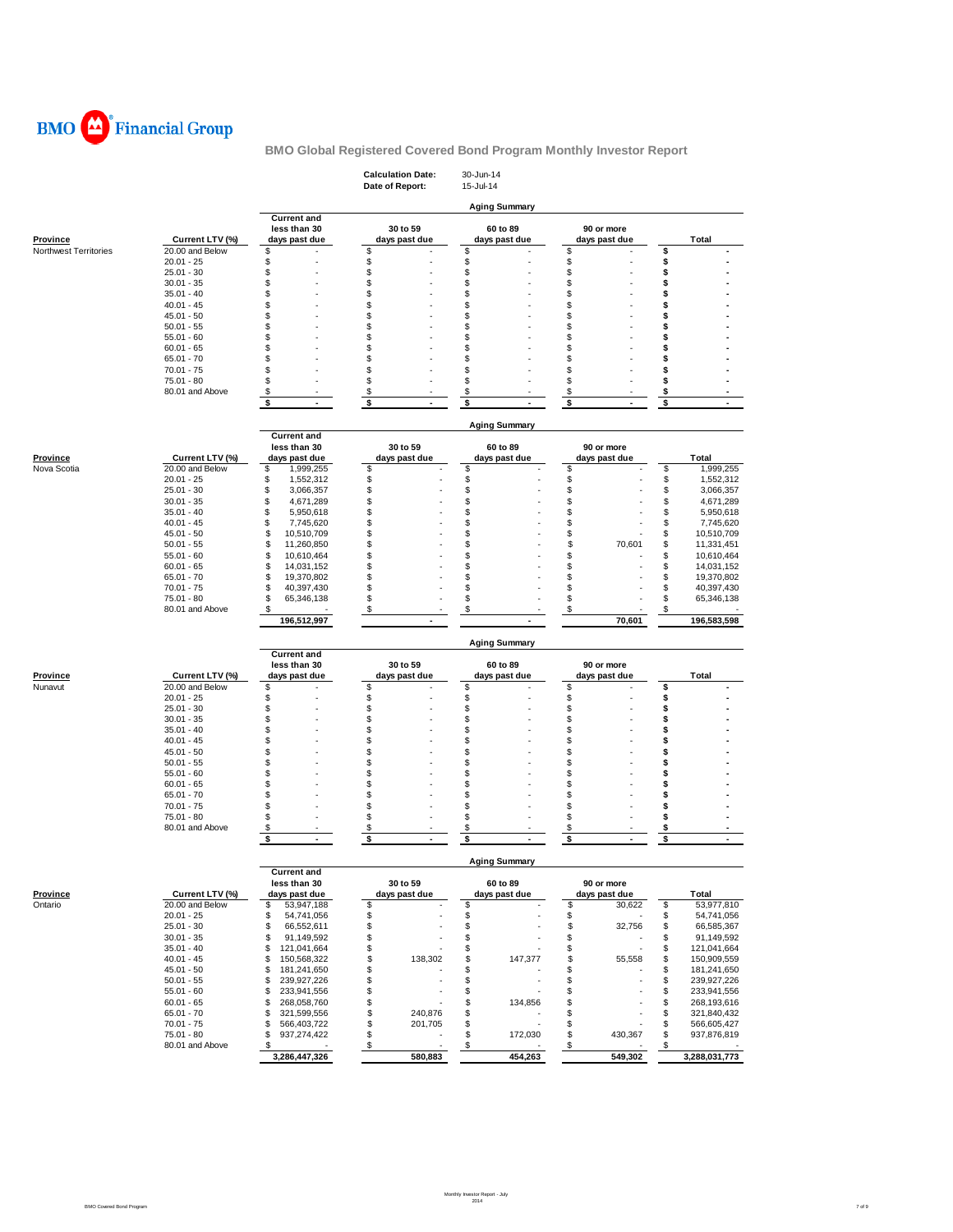

| <b>Aging Summary</b><br><b>Current and</b><br>less than 30<br>30 to 59<br>60 to 89<br>90 or more<br>Current LTV (%)<br>days past due<br><b>Province</b><br>days past due<br>days past due<br>days past due<br>Total<br>\$<br>20.00 and Below<br>\$<br>293,364<br>\$<br>\$<br>\$<br>293.364<br>\$<br>\$<br>\$<br>\$<br>$20.01 - 25$<br>\$<br>246,446<br>246,446<br>\$<br>\$<br>\$<br>\$<br>$25.01 - 30$<br>\$<br>100,189<br>100,189<br>\$<br>\$<br>\$<br>$30.01 - 35$<br>\$<br>615,635<br>\$<br>615,635<br>\$<br>\$<br>\$<br>\$<br>\$<br>$35.01 - 40$<br>567,731<br>567,731<br>\$<br>\$<br>\$<br>$40.01 - 45$<br>\$<br>\$<br>1,288,165<br>1,288,165<br>\$<br>\$<br>1,336,012<br>\$<br>\$<br>\$<br>$45.01 - 50$<br>1,336,012<br>\$<br>\$<br>\$<br>\$<br>\$<br>$50.01 - 55$<br>1,523,569<br>1,523,569<br>\$<br>\$<br>\$<br>\$<br>$55.01 - 60$<br>\$<br>1,403,104<br>1,403,104<br>\$<br>\$<br>\$<br>\$<br>\$<br>$60.01 - 65$<br>2,228,981<br>2,228,981<br>\$<br>\$<br>\$<br>\$<br>\$<br>$65.01 - 70$<br>2,641,115<br>2,641,115<br>$70.01 - 75$<br>\$<br>\$<br>\$<br>\$<br>\$<br>6,432,862<br>6,432,862<br>\$<br>\$<br>\$<br>\$<br>\$<br>75.01 - 80<br>12,086,592<br>12,086,592<br>\$<br>\$<br>\$<br>\$<br>\$<br>80.01 and Above<br>30,763,766<br>30,763,766<br>٠<br><b>Aging Summary</b><br><b>Current and</b><br>less than 30<br>30 to 59<br>60 to 89<br>90 or more<br>Current LTV (%)<br>Total<br><b>Province</b><br>days past due<br>days past due<br>days past due<br>days past due<br>\$<br>\$<br>\$<br>\$<br>\$<br>20.00 and Below<br>Quebec<br>15,703,908<br>15,703,908<br>\$<br>\$<br>$20.01 - 25$<br>\$<br>\$<br>\$<br>15,561,668<br>15,561,668<br>\$<br>\$<br>\$<br>$25.01 - 30$<br>\$<br>\$<br>23,040,152<br>23,040,152<br>\$<br>\$<br>\$<br>\$<br>\$<br>27,894<br>$30.01 - 35$<br>27,281,867<br>27,309,762<br>\$<br>\$<br>\$<br>\$<br>\$<br>$35.01 - 40$<br>32,673,591<br>32,673,591<br>\$<br>\$<br>\$<br>\$<br>\$<br>$40.01 - 45$<br>49,325,399<br>49,325,399<br>\$<br>\$<br>$45.01 - 50$<br>\$<br>\$<br>63,343<br>\$<br>72,771,590<br>72,834,933<br>\$<br>\$<br>\$<br>\$<br>\$<br>$50.01 - 55$<br>82,424,113<br>82,424,113<br>\$<br>\$<br>\$<br>\$<br>\$<br>$55.01 - 60$<br>94,980,572<br>94,980,572<br>\$<br>\$<br>\$<br>S<br>\$<br>$60.01 - 65$<br>111,180,290<br>111,180,290<br>\$<br>\$<br>\$<br>S<br>156,629<br>\$<br>$65.01 - 70$<br>135,630,181<br>178,522<br>135,965,332<br>\$<br>\$<br>\$<br>\$<br>$70.01 - 75$<br>\$<br>242,605,316<br>536,439<br>243,141,755<br>\$<br>\$<br>\$<br>\$<br>$75.01 - 80$<br>\$<br>675,452<br>448,941,105<br>448,265,653<br>\$<br>\$<br>\$<br>\$<br>80.01 and Above<br>\$<br>27,894<br>156,629<br>1,351,444,301<br>1,453,757<br>1,353,082,580<br><b>Aging Summary</b><br><b>Current and</b><br>less than 30<br>30 to 59<br>60 to 89<br>90 or more<br>Province<br>Current LTV (%)<br>days past due<br>days past due<br>days past due<br>days past due<br><b>Total</b><br>\$<br>\$<br>\$<br>\$<br>Saskatchewan<br>20.00 and Below<br>\$<br>1,174,952<br>1,174,952<br>\$<br>\$<br>\$<br>\$<br>$20.01 - 25$<br>\$<br>1,043,522<br>1,043,522<br>\$<br>\$<br>\$<br>\$<br>$25.01 - 30$<br>\$<br>1,848,057<br>1,848,057<br>\$<br>\$<br>\$<br>\$<br>\$<br>$30.01 - 35$<br>2,595,797<br>2,595,797<br>\$<br>\$<br>\$<br>\$<br>\$<br>$35.01 - 40$<br>4,139,435<br>4,139,435<br>\$<br>$40.01 - 45$<br>\$<br>\$<br>\$<br>\$<br>5,397,611<br>5,397,611<br>\$<br>\$<br>\$<br>\$<br>\$<br>$45.01 - 50$<br>6,268,092<br>6,268,092<br>\$<br>\$<br>\$<br>\$<br>\$<br>$50.01 - 55$<br>8,476,947<br>8,476,947<br>\$<br>\$<br>\$<br>\$<br>\$<br>$55.01 - 60$<br>12,611,161<br>12,611,161<br>\$<br>\$<br>\$<br>\$<br>\$<br>$60.01 - 65$<br>7,437,313<br>7,437,313<br>\$<br>\$<br>\$<br>\$<br>\$<br>$65.01 - 70$<br>17,257,145<br>17,257,145<br>$70.01 - 75$<br>\$<br>\$<br>\$<br>\$<br>\$<br>24,195,631<br>24,195,631<br>\$<br>$75.01 - 80$<br>\$<br>\$<br>\$<br>\$<br>37,223,445<br>37,223,445<br>80.01 and Above<br>\$<br>\$<br>\$<br>\$<br>\$<br>129,669,109<br>129,669,109<br><b>Aging Summary</b><br><b>Current and</b><br>less than 30<br>30 to 59<br>60 to 89<br>90 or more<br>Current LTV (%)<br>days past due<br>days past due<br>days past due<br>days past due<br>Total<br>Yukon Territories<br>20.00 and Below<br>\$<br>\$<br>\$<br>\$<br>\$<br>$20.01 - 25$<br>\$<br>\$<br>\$<br>\$<br>\$<br>\$<br>\$<br>$25.01 - 30$<br>\$<br>S<br>\$<br>$30.01 - 35$<br>\$<br>\$<br>\$<br>\$<br>\$<br>$35.01 - 40$<br>\$<br>\$<br>S<br>\$<br>\$<br>\$<br>\$<br>$40.01 - 45$<br>\$<br>\$<br>\$<br>\$<br>\$<br>$45.01 - 50$<br>\$<br>\$<br>\$<br>\$<br>\$<br>$50.01 - 55$<br>\$<br>\$<br>S<br>\$<br>\$<br>S<br>$55.01 - 60$<br>\$<br>S<br>\$<br>\$<br>$60.01 - 65$<br>S<br>\$<br>S<br>\$<br>\$<br>$65.01 - 70$<br>S<br>\$<br>S<br>\$<br>\$<br>$70.01 - 75$<br>\$<br>\$<br>\$<br>\$<br>\$<br>75.01 - 80<br>\$<br>\$<br>\$<br>\$<br>80.01 and Above<br>\$<br>\$<br>\$<br>\$<br>\$<br>\$<br>\$<br>\$<br>\$<br>$\blacksquare$<br>$\blacksquare$<br>$\blacksquare$<br>$\blacksquare$<br>$\blacksquare$ |                      |  | <b>Calculation Date:</b><br>Date of Report: | 30-Jun-14<br>15-Jul-14 |  |
|------------------------------------------------------------------------------------------------------------------------------------------------------------------------------------------------------------------------------------------------------------------------------------------------------------------------------------------------------------------------------------------------------------------------------------------------------------------------------------------------------------------------------------------------------------------------------------------------------------------------------------------------------------------------------------------------------------------------------------------------------------------------------------------------------------------------------------------------------------------------------------------------------------------------------------------------------------------------------------------------------------------------------------------------------------------------------------------------------------------------------------------------------------------------------------------------------------------------------------------------------------------------------------------------------------------------------------------------------------------------------------------------------------------------------------------------------------------------------------------------------------------------------------------------------------------------------------------------------------------------------------------------------------------------------------------------------------------------------------------------------------------------------------------------------------------------------------------------------------------------------------------------------------------------------------------------------------------------------------------------------------------------------------------------------------------------------------------------------------------------------------------------------------------------------------------------------------------------------------------------------------------------------------------------------------------------------------------------------------------------------------------------------------------------------------------------------------------------------------------------------------------------------------------------------------------------------------------------------------------------------------------------------------------------------------------------------------------------------------------------------------------------------------------------------------------------------------------------------------------------------------------------------------------------------------------------------------------------------------------------------------------------------------------------------------------------------------------------------------------------------------------------------------------------------------------------------------------------------------------------------------------------------------------------------------------------------------------------------------------------------------------------------------------------------------------------------------------------------------------------------------------------------------------------------------------------------------------------------------------------------------------------------------------------------------------------------------------------------------------------------------------------------------------------------------------------------------------------------------------------------------------------------------------------------------------------------------------------------------------------------------------------------------------------------------------------------------------------------------------------------------------------------------------------------------------------------------------------------------------------------------------------------------------------------------------------------------------------------------------------------------------------------------------------------------------------------------------------------------------------------------------------------------------------------------------------------------------------------------------------------------------------------------------------------------------------------------------------------------------------------------------------------------------------------------------------------------------------------------------------------------------------------------------------------------------------------------------------------------------------------------------------|----------------------|--|---------------------------------------------|------------------------|--|
|                                                                                                                                                                                                                                                                                                                                                                                                                                                                                                                                                                                                                                                                                                                                                                                                                                                                                                                                                                                                                                                                                                                                                                                                                                                                                                                                                                                                                                                                                                                                                                                                                                                                                                                                                                                                                                                                                                                                                                                                                                                                                                                                                                                                                                                                                                                                                                                                                                                                                                                                                                                                                                                                                                                                                                                                                                                                                                                                                                                                                                                                                                                                                                                                                                                                                                                                                                                                                                                                                                                                                                                                                                                                                                                                                                                                                                                                                                                                                                                                                                                                                                                                                                                                                                                                                                                                                                                                                                                                                                                                                                                                                                                                                                                                                                                                                                                                                                                                                                                                                        |                      |  |                                             |                        |  |
|                                                                                                                                                                                                                                                                                                                                                                                                                                                                                                                                                                                                                                                                                                                                                                                                                                                                                                                                                                                                                                                                                                                                                                                                                                                                                                                                                                                                                                                                                                                                                                                                                                                                                                                                                                                                                                                                                                                                                                                                                                                                                                                                                                                                                                                                                                                                                                                                                                                                                                                                                                                                                                                                                                                                                                                                                                                                                                                                                                                                                                                                                                                                                                                                                                                                                                                                                                                                                                                                                                                                                                                                                                                                                                                                                                                                                                                                                                                                                                                                                                                                                                                                                                                                                                                                                                                                                                                                                                                                                                                                                                                                                                                                                                                                                                                                                                                                                                                                                                                                                        |                      |  |                                             |                        |  |
|                                                                                                                                                                                                                                                                                                                                                                                                                                                                                                                                                                                                                                                                                                                                                                                                                                                                                                                                                                                                                                                                                                                                                                                                                                                                                                                                                                                                                                                                                                                                                                                                                                                                                                                                                                                                                                                                                                                                                                                                                                                                                                                                                                                                                                                                                                                                                                                                                                                                                                                                                                                                                                                                                                                                                                                                                                                                                                                                                                                                                                                                                                                                                                                                                                                                                                                                                                                                                                                                                                                                                                                                                                                                                                                                                                                                                                                                                                                                                                                                                                                                                                                                                                                                                                                                                                                                                                                                                                                                                                                                                                                                                                                                                                                                                                                                                                                                                                                                                                                                                        | Prince Edward Island |  |                                             |                        |  |
|                                                                                                                                                                                                                                                                                                                                                                                                                                                                                                                                                                                                                                                                                                                                                                                                                                                                                                                                                                                                                                                                                                                                                                                                                                                                                                                                                                                                                                                                                                                                                                                                                                                                                                                                                                                                                                                                                                                                                                                                                                                                                                                                                                                                                                                                                                                                                                                                                                                                                                                                                                                                                                                                                                                                                                                                                                                                                                                                                                                                                                                                                                                                                                                                                                                                                                                                                                                                                                                                                                                                                                                                                                                                                                                                                                                                                                                                                                                                                                                                                                                                                                                                                                                                                                                                                                                                                                                                                                                                                                                                                                                                                                                                                                                                                                                                                                                                                                                                                                                                                        |                      |  |                                             |                        |  |
|                                                                                                                                                                                                                                                                                                                                                                                                                                                                                                                                                                                                                                                                                                                                                                                                                                                                                                                                                                                                                                                                                                                                                                                                                                                                                                                                                                                                                                                                                                                                                                                                                                                                                                                                                                                                                                                                                                                                                                                                                                                                                                                                                                                                                                                                                                                                                                                                                                                                                                                                                                                                                                                                                                                                                                                                                                                                                                                                                                                                                                                                                                                                                                                                                                                                                                                                                                                                                                                                                                                                                                                                                                                                                                                                                                                                                                                                                                                                                                                                                                                                                                                                                                                                                                                                                                                                                                                                                                                                                                                                                                                                                                                                                                                                                                                                                                                                                                                                                                                                                        |                      |  |                                             |                        |  |
|                                                                                                                                                                                                                                                                                                                                                                                                                                                                                                                                                                                                                                                                                                                                                                                                                                                                                                                                                                                                                                                                                                                                                                                                                                                                                                                                                                                                                                                                                                                                                                                                                                                                                                                                                                                                                                                                                                                                                                                                                                                                                                                                                                                                                                                                                                                                                                                                                                                                                                                                                                                                                                                                                                                                                                                                                                                                                                                                                                                                                                                                                                                                                                                                                                                                                                                                                                                                                                                                                                                                                                                                                                                                                                                                                                                                                                                                                                                                                                                                                                                                                                                                                                                                                                                                                                                                                                                                                                                                                                                                                                                                                                                                                                                                                                                                                                                                                                                                                                                                                        |                      |  |                                             |                        |  |
|                                                                                                                                                                                                                                                                                                                                                                                                                                                                                                                                                                                                                                                                                                                                                                                                                                                                                                                                                                                                                                                                                                                                                                                                                                                                                                                                                                                                                                                                                                                                                                                                                                                                                                                                                                                                                                                                                                                                                                                                                                                                                                                                                                                                                                                                                                                                                                                                                                                                                                                                                                                                                                                                                                                                                                                                                                                                                                                                                                                                                                                                                                                                                                                                                                                                                                                                                                                                                                                                                                                                                                                                                                                                                                                                                                                                                                                                                                                                                                                                                                                                                                                                                                                                                                                                                                                                                                                                                                                                                                                                                                                                                                                                                                                                                                                                                                                                                                                                                                                                                        |                      |  |                                             |                        |  |
|                                                                                                                                                                                                                                                                                                                                                                                                                                                                                                                                                                                                                                                                                                                                                                                                                                                                                                                                                                                                                                                                                                                                                                                                                                                                                                                                                                                                                                                                                                                                                                                                                                                                                                                                                                                                                                                                                                                                                                                                                                                                                                                                                                                                                                                                                                                                                                                                                                                                                                                                                                                                                                                                                                                                                                                                                                                                                                                                                                                                                                                                                                                                                                                                                                                                                                                                                                                                                                                                                                                                                                                                                                                                                                                                                                                                                                                                                                                                                                                                                                                                                                                                                                                                                                                                                                                                                                                                                                                                                                                                                                                                                                                                                                                                                                                                                                                                                                                                                                                                                        |                      |  |                                             |                        |  |
|                                                                                                                                                                                                                                                                                                                                                                                                                                                                                                                                                                                                                                                                                                                                                                                                                                                                                                                                                                                                                                                                                                                                                                                                                                                                                                                                                                                                                                                                                                                                                                                                                                                                                                                                                                                                                                                                                                                                                                                                                                                                                                                                                                                                                                                                                                                                                                                                                                                                                                                                                                                                                                                                                                                                                                                                                                                                                                                                                                                                                                                                                                                                                                                                                                                                                                                                                                                                                                                                                                                                                                                                                                                                                                                                                                                                                                                                                                                                                                                                                                                                                                                                                                                                                                                                                                                                                                                                                                                                                                                                                                                                                                                                                                                                                                                                                                                                                                                                                                                                                        |                      |  |                                             |                        |  |
|                                                                                                                                                                                                                                                                                                                                                                                                                                                                                                                                                                                                                                                                                                                                                                                                                                                                                                                                                                                                                                                                                                                                                                                                                                                                                                                                                                                                                                                                                                                                                                                                                                                                                                                                                                                                                                                                                                                                                                                                                                                                                                                                                                                                                                                                                                                                                                                                                                                                                                                                                                                                                                                                                                                                                                                                                                                                                                                                                                                                                                                                                                                                                                                                                                                                                                                                                                                                                                                                                                                                                                                                                                                                                                                                                                                                                                                                                                                                                                                                                                                                                                                                                                                                                                                                                                                                                                                                                                                                                                                                                                                                                                                                                                                                                                                                                                                                                                                                                                                                                        |                      |  |                                             |                        |  |
|                                                                                                                                                                                                                                                                                                                                                                                                                                                                                                                                                                                                                                                                                                                                                                                                                                                                                                                                                                                                                                                                                                                                                                                                                                                                                                                                                                                                                                                                                                                                                                                                                                                                                                                                                                                                                                                                                                                                                                                                                                                                                                                                                                                                                                                                                                                                                                                                                                                                                                                                                                                                                                                                                                                                                                                                                                                                                                                                                                                                                                                                                                                                                                                                                                                                                                                                                                                                                                                                                                                                                                                                                                                                                                                                                                                                                                                                                                                                                                                                                                                                                                                                                                                                                                                                                                                                                                                                                                                                                                                                                                                                                                                                                                                                                                                                                                                                                                                                                                                                                        |                      |  |                                             |                        |  |
|                                                                                                                                                                                                                                                                                                                                                                                                                                                                                                                                                                                                                                                                                                                                                                                                                                                                                                                                                                                                                                                                                                                                                                                                                                                                                                                                                                                                                                                                                                                                                                                                                                                                                                                                                                                                                                                                                                                                                                                                                                                                                                                                                                                                                                                                                                                                                                                                                                                                                                                                                                                                                                                                                                                                                                                                                                                                                                                                                                                                                                                                                                                                                                                                                                                                                                                                                                                                                                                                                                                                                                                                                                                                                                                                                                                                                                                                                                                                                                                                                                                                                                                                                                                                                                                                                                                                                                                                                                                                                                                                                                                                                                                                                                                                                                                                                                                                                                                                                                                                                        |                      |  |                                             |                        |  |
|                                                                                                                                                                                                                                                                                                                                                                                                                                                                                                                                                                                                                                                                                                                                                                                                                                                                                                                                                                                                                                                                                                                                                                                                                                                                                                                                                                                                                                                                                                                                                                                                                                                                                                                                                                                                                                                                                                                                                                                                                                                                                                                                                                                                                                                                                                                                                                                                                                                                                                                                                                                                                                                                                                                                                                                                                                                                                                                                                                                                                                                                                                                                                                                                                                                                                                                                                                                                                                                                                                                                                                                                                                                                                                                                                                                                                                                                                                                                                                                                                                                                                                                                                                                                                                                                                                                                                                                                                                                                                                                                                                                                                                                                                                                                                                                                                                                                                                                                                                                                                        |                      |  |                                             |                        |  |
|                                                                                                                                                                                                                                                                                                                                                                                                                                                                                                                                                                                                                                                                                                                                                                                                                                                                                                                                                                                                                                                                                                                                                                                                                                                                                                                                                                                                                                                                                                                                                                                                                                                                                                                                                                                                                                                                                                                                                                                                                                                                                                                                                                                                                                                                                                                                                                                                                                                                                                                                                                                                                                                                                                                                                                                                                                                                                                                                                                                                                                                                                                                                                                                                                                                                                                                                                                                                                                                                                                                                                                                                                                                                                                                                                                                                                                                                                                                                                                                                                                                                                                                                                                                                                                                                                                                                                                                                                                                                                                                                                                                                                                                                                                                                                                                                                                                                                                                                                                                                                        |                      |  |                                             |                        |  |
|                                                                                                                                                                                                                                                                                                                                                                                                                                                                                                                                                                                                                                                                                                                                                                                                                                                                                                                                                                                                                                                                                                                                                                                                                                                                                                                                                                                                                                                                                                                                                                                                                                                                                                                                                                                                                                                                                                                                                                                                                                                                                                                                                                                                                                                                                                                                                                                                                                                                                                                                                                                                                                                                                                                                                                                                                                                                                                                                                                                                                                                                                                                                                                                                                                                                                                                                                                                                                                                                                                                                                                                                                                                                                                                                                                                                                                                                                                                                                                                                                                                                                                                                                                                                                                                                                                                                                                                                                                                                                                                                                                                                                                                                                                                                                                                                                                                                                                                                                                                                                        |                      |  |                                             |                        |  |
|                                                                                                                                                                                                                                                                                                                                                                                                                                                                                                                                                                                                                                                                                                                                                                                                                                                                                                                                                                                                                                                                                                                                                                                                                                                                                                                                                                                                                                                                                                                                                                                                                                                                                                                                                                                                                                                                                                                                                                                                                                                                                                                                                                                                                                                                                                                                                                                                                                                                                                                                                                                                                                                                                                                                                                                                                                                                                                                                                                                                                                                                                                                                                                                                                                                                                                                                                                                                                                                                                                                                                                                                                                                                                                                                                                                                                                                                                                                                                                                                                                                                                                                                                                                                                                                                                                                                                                                                                                                                                                                                                                                                                                                                                                                                                                                                                                                                                                                                                                                                                        |                      |  |                                             |                        |  |
|                                                                                                                                                                                                                                                                                                                                                                                                                                                                                                                                                                                                                                                                                                                                                                                                                                                                                                                                                                                                                                                                                                                                                                                                                                                                                                                                                                                                                                                                                                                                                                                                                                                                                                                                                                                                                                                                                                                                                                                                                                                                                                                                                                                                                                                                                                                                                                                                                                                                                                                                                                                                                                                                                                                                                                                                                                                                                                                                                                                                                                                                                                                                                                                                                                                                                                                                                                                                                                                                                                                                                                                                                                                                                                                                                                                                                                                                                                                                                                                                                                                                                                                                                                                                                                                                                                                                                                                                                                                                                                                                                                                                                                                                                                                                                                                                                                                                                                                                                                                                                        |                      |  |                                             |                        |  |
|                                                                                                                                                                                                                                                                                                                                                                                                                                                                                                                                                                                                                                                                                                                                                                                                                                                                                                                                                                                                                                                                                                                                                                                                                                                                                                                                                                                                                                                                                                                                                                                                                                                                                                                                                                                                                                                                                                                                                                                                                                                                                                                                                                                                                                                                                                                                                                                                                                                                                                                                                                                                                                                                                                                                                                                                                                                                                                                                                                                                                                                                                                                                                                                                                                                                                                                                                                                                                                                                                                                                                                                                                                                                                                                                                                                                                                                                                                                                                                                                                                                                                                                                                                                                                                                                                                                                                                                                                                                                                                                                                                                                                                                                                                                                                                                                                                                                                                                                                                                                                        |                      |  |                                             |                        |  |
|                                                                                                                                                                                                                                                                                                                                                                                                                                                                                                                                                                                                                                                                                                                                                                                                                                                                                                                                                                                                                                                                                                                                                                                                                                                                                                                                                                                                                                                                                                                                                                                                                                                                                                                                                                                                                                                                                                                                                                                                                                                                                                                                                                                                                                                                                                                                                                                                                                                                                                                                                                                                                                                                                                                                                                                                                                                                                                                                                                                                                                                                                                                                                                                                                                                                                                                                                                                                                                                                                                                                                                                                                                                                                                                                                                                                                                                                                                                                                                                                                                                                                                                                                                                                                                                                                                                                                                                                                                                                                                                                                                                                                                                                                                                                                                                                                                                                                                                                                                                                                        |                      |  |                                             |                        |  |
|                                                                                                                                                                                                                                                                                                                                                                                                                                                                                                                                                                                                                                                                                                                                                                                                                                                                                                                                                                                                                                                                                                                                                                                                                                                                                                                                                                                                                                                                                                                                                                                                                                                                                                                                                                                                                                                                                                                                                                                                                                                                                                                                                                                                                                                                                                                                                                                                                                                                                                                                                                                                                                                                                                                                                                                                                                                                                                                                                                                                                                                                                                                                                                                                                                                                                                                                                                                                                                                                                                                                                                                                                                                                                                                                                                                                                                                                                                                                                                                                                                                                                                                                                                                                                                                                                                                                                                                                                                                                                                                                                                                                                                                                                                                                                                                                                                                                                                                                                                                                                        |                      |  |                                             |                        |  |
|                                                                                                                                                                                                                                                                                                                                                                                                                                                                                                                                                                                                                                                                                                                                                                                                                                                                                                                                                                                                                                                                                                                                                                                                                                                                                                                                                                                                                                                                                                                                                                                                                                                                                                                                                                                                                                                                                                                                                                                                                                                                                                                                                                                                                                                                                                                                                                                                                                                                                                                                                                                                                                                                                                                                                                                                                                                                                                                                                                                                                                                                                                                                                                                                                                                                                                                                                                                                                                                                                                                                                                                                                                                                                                                                                                                                                                                                                                                                                                                                                                                                                                                                                                                                                                                                                                                                                                                                                                                                                                                                                                                                                                                                                                                                                                                                                                                                                                                                                                                                                        |                      |  |                                             |                        |  |
|                                                                                                                                                                                                                                                                                                                                                                                                                                                                                                                                                                                                                                                                                                                                                                                                                                                                                                                                                                                                                                                                                                                                                                                                                                                                                                                                                                                                                                                                                                                                                                                                                                                                                                                                                                                                                                                                                                                                                                                                                                                                                                                                                                                                                                                                                                                                                                                                                                                                                                                                                                                                                                                                                                                                                                                                                                                                                                                                                                                                                                                                                                                                                                                                                                                                                                                                                                                                                                                                                                                                                                                                                                                                                                                                                                                                                                                                                                                                                                                                                                                                                                                                                                                                                                                                                                                                                                                                                                                                                                                                                                                                                                                                                                                                                                                                                                                                                                                                                                                                                        |                      |  |                                             |                        |  |
|                                                                                                                                                                                                                                                                                                                                                                                                                                                                                                                                                                                                                                                                                                                                                                                                                                                                                                                                                                                                                                                                                                                                                                                                                                                                                                                                                                                                                                                                                                                                                                                                                                                                                                                                                                                                                                                                                                                                                                                                                                                                                                                                                                                                                                                                                                                                                                                                                                                                                                                                                                                                                                                                                                                                                                                                                                                                                                                                                                                                                                                                                                                                                                                                                                                                                                                                                                                                                                                                                                                                                                                                                                                                                                                                                                                                                                                                                                                                                                                                                                                                                                                                                                                                                                                                                                                                                                                                                                                                                                                                                                                                                                                                                                                                                                                                                                                                                                                                                                                                                        |                      |  |                                             |                        |  |
|                                                                                                                                                                                                                                                                                                                                                                                                                                                                                                                                                                                                                                                                                                                                                                                                                                                                                                                                                                                                                                                                                                                                                                                                                                                                                                                                                                                                                                                                                                                                                                                                                                                                                                                                                                                                                                                                                                                                                                                                                                                                                                                                                                                                                                                                                                                                                                                                                                                                                                                                                                                                                                                                                                                                                                                                                                                                                                                                                                                                                                                                                                                                                                                                                                                                                                                                                                                                                                                                                                                                                                                                                                                                                                                                                                                                                                                                                                                                                                                                                                                                                                                                                                                                                                                                                                                                                                                                                                                                                                                                                                                                                                                                                                                                                                                                                                                                                                                                                                                                                        |                      |  |                                             |                        |  |
|                                                                                                                                                                                                                                                                                                                                                                                                                                                                                                                                                                                                                                                                                                                                                                                                                                                                                                                                                                                                                                                                                                                                                                                                                                                                                                                                                                                                                                                                                                                                                                                                                                                                                                                                                                                                                                                                                                                                                                                                                                                                                                                                                                                                                                                                                                                                                                                                                                                                                                                                                                                                                                                                                                                                                                                                                                                                                                                                                                                                                                                                                                                                                                                                                                                                                                                                                                                                                                                                                                                                                                                                                                                                                                                                                                                                                                                                                                                                                                                                                                                                                                                                                                                                                                                                                                                                                                                                                                                                                                                                                                                                                                                                                                                                                                                                                                                                                                                                                                                                                        |                      |  |                                             |                        |  |
|                                                                                                                                                                                                                                                                                                                                                                                                                                                                                                                                                                                                                                                                                                                                                                                                                                                                                                                                                                                                                                                                                                                                                                                                                                                                                                                                                                                                                                                                                                                                                                                                                                                                                                                                                                                                                                                                                                                                                                                                                                                                                                                                                                                                                                                                                                                                                                                                                                                                                                                                                                                                                                                                                                                                                                                                                                                                                                                                                                                                                                                                                                                                                                                                                                                                                                                                                                                                                                                                                                                                                                                                                                                                                                                                                                                                                                                                                                                                                                                                                                                                                                                                                                                                                                                                                                                                                                                                                                                                                                                                                                                                                                                                                                                                                                                                                                                                                                                                                                                                                        |                      |  |                                             |                        |  |
|                                                                                                                                                                                                                                                                                                                                                                                                                                                                                                                                                                                                                                                                                                                                                                                                                                                                                                                                                                                                                                                                                                                                                                                                                                                                                                                                                                                                                                                                                                                                                                                                                                                                                                                                                                                                                                                                                                                                                                                                                                                                                                                                                                                                                                                                                                                                                                                                                                                                                                                                                                                                                                                                                                                                                                                                                                                                                                                                                                                                                                                                                                                                                                                                                                                                                                                                                                                                                                                                                                                                                                                                                                                                                                                                                                                                                                                                                                                                                                                                                                                                                                                                                                                                                                                                                                                                                                                                                                                                                                                                                                                                                                                                                                                                                                                                                                                                                                                                                                                                                        |                      |  |                                             |                        |  |
|                                                                                                                                                                                                                                                                                                                                                                                                                                                                                                                                                                                                                                                                                                                                                                                                                                                                                                                                                                                                                                                                                                                                                                                                                                                                                                                                                                                                                                                                                                                                                                                                                                                                                                                                                                                                                                                                                                                                                                                                                                                                                                                                                                                                                                                                                                                                                                                                                                                                                                                                                                                                                                                                                                                                                                                                                                                                                                                                                                                                                                                                                                                                                                                                                                                                                                                                                                                                                                                                                                                                                                                                                                                                                                                                                                                                                                                                                                                                                                                                                                                                                                                                                                                                                                                                                                                                                                                                                                                                                                                                                                                                                                                                                                                                                                                                                                                                                                                                                                                                                        |                      |  |                                             |                        |  |
|                                                                                                                                                                                                                                                                                                                                                                                                                                                                                                                                                                                                                                                                                                                                                                                                                                                                                                                                                                                                                                                                                                                                                                                                                                                                                                                                                                                                                                                                                                                                                                                                                                                                                                                                                                                                                                                                                                                                                                                                                                                                                                                                                                                                                                                                                                                                                                                                                                                                                                                                                                                                                                                                                                                                                                                                                                                                                                                                                                                                                                                                                                                                                                                                                                                                                                                                                                                                                                                                                                                                                                                                                                                                                                                                                                                                                                                                                                                                                                                                                                                                                                                                                                                                                                                                                                                                                                                                                                                                                                                                                                                                                                                                                                                                                                                                                                                                                                                                                                                                                        |                      |  |                                             |                        |  |
|                                                                                                                                                                                                                                                                                                                                                                                                                                                                                                                                                                                                                                                                                                                                                                                                                                                                                                                                                                                                                                                                                                                                                                                                                                                                                                                                                                                                                                                                                                                                                                                                                                                                                                                                                                                                                                                                                                                                                                                                                                                                                                                                                                                                                                                                                                                                                                                                                                                                                                                                                                                                                                                                                                                                                                                                                                                                                                                                                                                                                                                                                                                                                                                                                                                                                                                                                                                                                                                                                                                                                                                                                                                                                                                                                                                                                                                                                                                                                                                                                                                                                                                                                                                                                                                                                                                                                                                                                                                                                                                                                                                                                                                                                                                                                                                                                                                                                                                                                                                                                        |                      |  |                                             |                        |  |
|                                                                                                                                                                                                                                                                                                                                                                                                                                                                                                                                                                                                                                                                                                                                                                                                                                                                                                                                                                                                                                                                                                                                                                                                                                                                                                                                                                                                                                                                                                                                                                                                                                                                                                                                                                                                                                                                                                                                                                                                                                                                                                                                                                                                                                                                                                                                                                                                                                                                                                                                                                                                                                                                                                                                                                                                                                                                                                                                                                                                                                                                                                                                                                                                                                                                                                                                                                                                                                                                                                                                                                                                                                                                                                                                                                                                                                                                                                                                                                                                                                                                                                                                                                                                                                                                                                                                                                                                                                                                                                                                                                                                                                                                                                                                                                                                                                                                                                                                                                                                                        |                      |  |                                             |                        |  |
|                                                                                                                                                                                                                                                                                                                                                                                                                                                                                                                                                                                                                                                                                                                                                                                                                                                                                                                                                                                                                                                                                                                                                                                                                                                                                                                                                                                                                                                                                                                                                                                                                                                                                                                                                                                                                                                                                                                                                                                                                                                                                                                                                                                                                                                                                                                                                                                                                                                                                                                                                                                                                                                                                                                                                                                                                                                                                                                                                                                                                                                                                                                                                                                                                                                                                                                                                                                                                                                                                                                                                                                                                                                                                                                                                                                                                                                                                                                                                                                                                                                                                                                                                                                                                                                                                                                                                                                                                                                                                                                                                                                                                                                                                                                                                                                                                                                                                                                                                                                                                        |                      |  |                                             |                        |  |
|                                                                                                                                                                                                                                                                                                                                                                                                                                                                                                                                                                                                                                                                                                                                                                                                                                                                                                                                                                                                                                                                                                                                                                                                                                                                                                                                                                                                                                                                                                                                                                                                                                                                                                                                                                                                                                                                                                                                                                                                                                                                                                                                                                                                                                                                                                                                                                                                                                                                                                                                                                                                                                                                                                                                                                                                                                                                                                                                                                                                                                                                                                                                                                                                                                                                                                                                                                                                                                                                                                                                                                                                                                                                                                                                                                                                                                                                                                                                                                                                                                                                                                                                                                                                                                                                                                                                                                                                                                                                                                                                                                                                                                                                                                                                                                                                                                                                                                                                                                                                                        |                      |  |                                             |                        |  |
|                                                                                                                                                                                                                                                                                                                                                                                                                                                                                                                                                                                                                                                                                                                                                                                                                                                                                                                                                                                                                                                                                                                                                                                                                                                                                                                                                                                                                                                                                                                                                                                                                                                                                                                                                                                                                                                                                                                                                                                                                                                                                                                                                                                                                                                                                                                                                                                                                                                                                                                                                                                                                                                                                                                                                                                                                                                                                                                                                                                                                                                                                                                                                                                                                                                                                                                                                                                                                                                                                                                                                                                                                                                                                                                                                                                                                                                                                                                                                                                                                                                                                                                                                                                                                                                                                                                                                                                                                                                                                                                                                                                                                                                                                                                                                                                                                                                                                                                                                                                                                        |                      |  |                                             |                        |  |
|                                                                                                                                                                                                                                                                                                                                                                                                                                                                                                                                                                                                                                                                                                                                                                                                                                                                                                                                                                                                                                                                                                                                                                                                                                                                                                                                                                                                                                                                                                                                                                                                                                                                                                                                                                                                                                                                                                                                                                                                                                                                                                                                                                                                                                                                                                                                                                                                                                                                                                                                                                                                                                                                                                                                                                                                                                                                                                                                                                                                                                                                                                                                                                                                                                                                                                                                                                                                                                                                                                                                                                                                                                                                                                                                                                                                                                                                                                                                                                                                                                                                                                                                                                                                                                                                                                                                                                                                                                                                                                                                                                                                                                                                                                                                                                                                                                                                                                                                                                                                                        |                      |  |                                             |                        |  |
|                                                                                                                                                                                                                                                                                                                                                                                                                                                                                                                                                                                                                                                                                                                                                                                                                                                                                                                                                                                                                                                                                                                                                                                                                                                                                                                                                                                                                                                                                                                                                                                                                                                                                                                                                                                                                                                                                                                                                                                                                                                                                                                                                                                                                                                                                                                                                                                                                                                                                                                                                                                                                                                                                                                                                                                                                                                                                                                                                                                                                                                                                                                                                                                                                                                                                                                                                                                                                                                                                                                                                                                                                                                                                                                                                                                                                                                                                                                                                                                                                                                                                                                                                                                                                                                                                                                                                                                                                                                                                                                                                                                                                                                                                                                                                                                                                                                                                                                                                                                                                        |                      |  |                                             |                        |  |
|                                                                                                                                                                                                                                                                                                                                                                                                                                                                                                                                                                                                                                                                                                                                                                                                                                                                                                                                                                                                                                                                                                                                                                                                                                                                                                                                                                                                                                                                                                                                                                                                                                                                                                                                                                                                                                                                                                                                                                                                                                                                                                                                                                                                                                                                                                                                                                                                                                                                                                                                                                                                                                                                                                                                                                                                                                                                                                                                                                                                                                                                                                                                                                                                                                                                                                                                                                                                                                                                                                                                                                                                                                                                                                                                                                                                                                                                                                                                                                                                                                                                                                                                                                                                                                                                                                                                                                                                                                                                                                                                                                                                                                                                                                                                                                                                                                                                                                                                                                                                                        |                      |  |                                             |                        |  |
|                                                                                                                                                                                                                                                                                                                                                                                                                                                                                                                                                                                                                                                                                                                                                                                                                                                                                                                                                                                                                                                                                                                                                                                                                                                                                                                                                                                                                                                                                                                                                                                                                                                                                                                                                                                                                                                                                                                                                                                                                                                                                                                                                                                                                                                                                                                                                                                                                                                                                                                                                                                                                                                                                                                                                                                                                                                                                                                                                                                                                                                                                                                                                                                                                                                                                                                                                                                                                                                                                                                                                                                                                                                                                                                                                                                                                                                                                                                                                                                                                                                                                                                                                                                                                                                                                                                                                                                                                                                                                                                                                                                                                                                                                                                                                                                                                                                                                                                                                                                                                        |                      |  |                                             |                        |  |
|                                                                                                                                                                                                                                                                                                                                                                                                                                                                                                                                                                                                                                                                                                                                                                                                                                                                                                                                                                                                                                                                                                                                                                                                                                                                                                                                                                                                                                                                                                                                                                                                                                                                                                                                                                                                                                                                                                                                                                                                                                                                                                                                                                                                                                                                                                                                                                                                                                                                                                                                                                                                                                                                                                                                                                                                                                                                                                                                                                                                                                                                                                                                                                                                                                                                                                                                                                                                                                                                                                                                                                                                                                                                                                                                                                                                                                                                                                                                                                                                                                                                                                                                                                                                                                                                                                                                                                                                                                                                                                                                                                                                                                                                                                                                                                                                                                                                                                                                                                                                                        |                      |  |                                             |                        |  |
|                                                                                                                                                                                                                                                                                                                                                                                                                                                                                                                                                                                                                                                                                                                                                                                                                                                                                                                                                                                                                                                                                                                                                                                                                                                                                                                                                                                                                                                                                                                                                                                                                                                                                                                                                                                                                                                                                                                                                                                                                                                                                                                                                                                                                                                                                                                                                                                                                                                                                                                                                                                                                                                                                                                                                                                                                                                                                                                                                                                                                                                                                                                                                                                                                                                                                                                                                                                                                                                                                                                                                                                                                                                                                                                                                                                                                                                                                                                                                                                                                                                                                                                                                                                                                                                                                                                                                                                                                                                                                                                                                                                                                                                                                                                                                                                                                                                                                                                                                                                                                        |                      |  |                                             |                        |  |
|                                                                                                                                                                                                                                                                                                                                                                                                                                                                                                                                                                                                                                                                                                                                                                                                                                                                                                                                                                                                                                                                                                                                                                                                                                                                                                                                                                                                                                                                                                                                                                                                                                                                                                                                                                                                                                                                                                                                                                                                                                                                                                                                                                                                                                                                                                                                                                                                                                                                                                                                                                                                                                                                                                                                                                                                                                                                                                                                                                                                                                                                                                                                                                                                                                                                                                                                                                                                                                                                                                                                                                                                                                                                                                                                                                                                                                                                                                                                                                                                                                                                                                                                                                                                                                                                                                                                                                                                                                                                                                                                                                                                                                                                                                                                                                                                                                                                                                                                                                                                                        |                      |  |                                             |                        |  |
|                                                                                                                                                                                                                                                                                                                                                                                                                                                                                                                                                                                                                                                                                                                                                                                                                                                                                                                                                                                                                                                                                                                                                                                                                                                                                                                                                                                                                                                                                                                                                                                                                                                                                                                                                                                                                                                                                                                                                                                                                                                                                                                                                                                                                                                                                                                                                                                                                                                                                                                                                                                                                                                                                                                                                                                                                                                                                                                                                                                                                                                                                                                                                                                                                                                                                                                                                                                                                                                                                                                                                                                                                                                                                                                                                                                                                                                                                                                                                                                                                                                                                                                                                                                                                                                                                                                                                                                                                                                                                                                                                                                                                                                                                                                                                                                                                                                                                                                                                                                                                        |                      |  |                                             |                        |  |
|                                                                                                                                                                                                                                                                                                                                                                                                                                                                                                                                                                                                                                                                                                                                                                                                                                                                                                                                                                                                                                                                                                                                                                                                                                                                                                                                                                                                                                                                                                                                                                                                                                                                                                                                                                                                                                                                                                                                                                                                                                                                                                                                                                                                                                                                                                                                                                                                                                                                                                                                                                                                                                                                                                                                                                                                                                                                                                                                                                                                                                                                                                                                                                                                                                                                                                                                                                                                                                                                                                                                                                                                                                                                                                                                                                                                                                                                                                                                                                                                                                                                                                                                                                                                                                                                                                                                                                                                                                                                                                                                                                                                                                                                                                                                                                                                                                                                                                                                                                                                                        |                      |  |                                             |                        |  |
|                                                                                                                                                                                                                                                                                                                                                                                                                                                                                                                                                                                                                                                                                                                                                                                                                                                                                                                                                                                                                                                                                                                                                                                                                                                                                                                                                                                                                                                                                                                                                                                                                                                                                                                                                                                                                                                                                                                                                                                                                                                                                                                                                                                                                                                                                                                                                                                                                                                                                                                                                                                                                                                                                                                                                                                                                                                                                                                                                                                                                                                                                                                                                                                                                                                                                                                                                                                                                                                                                                                                                                                                                                                                                                                                                                                                                                                                                                                                                                                                                                                                                                                                                                                                                                                                                                                                                                                                                                                                                                                                                                                                                                                                                                                                                                                                                                                                                                                                                                                                                        |                      |  |                                             |                        |  |
|                                                                                                                                                                                                                                                                                                                                                                                                                                                                                                                                                                                                                                                                                                                                                                                                                                                                                                                                                                                                                                                                                                                                                                                                                                                                                                                                                                                                                                                                                                                                                                                                                                                                                                                                                                                                                                                                                                                                                                                                                                                                                                                                                                                                                                                                                                                                                                                                                                                                                                                                                                                                                                                                                                                                                                                                                                                                                                                                                                                                                                                                                                                                                                                                                                                                                                                                                                                                                                                                                                                                                                                                                                                                                                                                                                                                                                                                                                                                                                                                                                                                                                                                                                                                                                                                                                                                                                                                                                                                                                                                                                                                                                                                                                                                                                                                                                                                                                                                                                                                                        |                      |  |                                             |                        |  |
|                                                                                                                                                                                                                                                                                                                                                                                                                                                                                                                                                                                                                                                                                                                                                                                                                                                                                                                                                                                                                                                                                                                                                                                                                                                                                                                                                                                                                                                                                                                                                                                                                                                                                                                                                                                                                                                                                                                                                                                                                                                                                                                                                                                                                                                                                                                                                                                                                                                                                                                                                                                                                                                                                                                                                                                                                                                                                                                                                                                                                                                                                                                                                                                                                                                                                                                                                                                                                                                                                                                                                                                                                                                                                                                                                                                                                                                                                                                                                                                                                                                                                                                                                                                                                                                                                                                                                                                                                                                                                                                                                                                                                                                                                                                                                                                                                                                                                                                                                                                                                        |                      |  |                                             |                        |  |
|                                                                                                                                                                                                                                                                                                                                                                                                                                                                                                                                                                                                                                                                                                                                                                                                                                                                                                                                                                                                                                                                                                                                                                                                                                                                                                                                                                                                                                                                                                                                                                                                                                                                                                                                                                                                                                                                                                                                                                                                                                                                                                                                                                                                                                                                                                                                                                                                                                                                                                                                                                                                                                                                                                                                                                                                                                                                                                                                                                                                                                                                                                                                                                                                                                                                                                                                                                                                                                                                                                                                                                                                                                                                                                                                                                                                                                                                                                                                                                                                                                                                                                                                                                                                                                                                                                                                                                                                                                                                                                                                                                                                                                                                                                                                                                                                                                                                                                                                                                                                                        |                      |  |                                             |                        |  |
|                                                                                                                                                                                                                                                                                                                                                                                                                                                                                                                                                                                                                                                                                                                                                                                                                                                                                                                                                                                                                                                                                                                                                                                                                                                                                                                                                                                                                                                                                                                                                                                                                                                                                                                                                                                                                                                                                                                                                                                                                                                                                                                                                                                                                                                                                                                                                                                                                                                                                                                                                                                                                                                                                                                                                                                                                                                                                                                                                                                                                                                                                                                                                                                                                                                                                                                                                                                                                                                                                                                                                                                                                                                                                                                                                                                                                                                                                                                                                                                                                                                                                                                                                                                                                                                                                                                                                                                                                                                                                                                                                                                                                                                                                                                                                                                                                                                                                                                                                                                                                        |                      |  |                                             |                        |  |
|                                                                                                                                                                                                                                                                                                                                                                                                                                                                                                                                                                                                                                                                                                                                                                                                                                                                                                                                                                                                                                                                                                                                                                                                                                                                                                                                                                                                                                                                                                                                                                                                                                                                                                                                                                                                                                                                                                                                                                                                                                                                                                                                                                                                                                                                                                                                                                                                                                                                                                                                                                                                                                                                                                                                                                                                                                                                                                                                                                                                                                                                                                                                                                                                                                                                                                                                                                                                                                                                                                                                                                                                                                                                                                                                                                                                                                                                                                                                                                                                                                                                                                                                                                                                                                                                                                                                                                                                                                                                                                                                                                                                                                                                                                                                                                                                                                                                                                                                                                                                                        |                      |  |                                             |                        |  |
|                                                                                                                                                                                                                                                                                                                                                                                                                                                                                                                                                                                                                                                                                                                                                                                                                                                                                                                                                                                                                                                                                                                                                                                                                                                                                                                                                                                                                                                                                                                                                                                                                                                                                                                                                                                                                                                                                                                                                                                                                                                                                                                                                                                                                                                                                                                                                                                                                                                                                                                                                                                                                                                                                                                                                                                                                                                                                                                                                                                                                                                                                                                                                                                                                                                                                                                                                                                                                                                                                                                                                                                                                                                                                                                                                                                                                                                                                                                                                                                                                                                                                                                                                                                                                                                                                                                                                                                                                                                                                                                                                                                                                                                                                                                                                                                                                                                                                                                                                                                                                        |                      |  |                                             |                        |  |
|                                                                                                                                                                                                                                                                                                                                                                                                                                                                                                                                                                                                                                                                                                                                                                                                                                                                                                                                                                                                                                                                                                                                                                                                                                                                                                                                                                                                                                                                                                                                                                                                                                                                                                                                                                                                                                                                                                                                                                                                                                                                                                                                                                                                                                                                                                                                                                                                                                                                                                                                                                                                                                                                                                                                                                                                                                                                                                                                                                                                                                                                                                                                                                                                                                                                                                                                                                                                                                                                                                                                                                                                                                                                                                                                                                                                                                                                                                                                                                                                                                                                                                                                                                                                                                                                                                                                                                                                                                                                                                                                                                                                                                                                                                                                                                                                                                                                                                                                                                                                                        |                      |  |                                             |                        |  |
|                                                                                                                                                                                                                                                                                                                                                                                                                                                                                                                                                                                                                                                                                                                                                                                                                                                                                                                                                                                                                                                                                                                                                                                                                                                                                                                                                                                                                                                                                                                                                                                                                                                                                                                                                                                                                                                                                                                                                                                                                                                                                                                                                                                                                                                                                                                                                                                                                                                                                                                                                                                                                                                                                                                                                                                                                                                                                                                                                                                                                                                                                                                                                                                                                                                                                                                                                                                                                                                                                                                                                                                                                                                                                                                                                                                                                                                                                                                                                                                                                                                                                                                                                                                                                                                                                                                                                                                                                                                                                                                                                                                                                                                                                                                                                                                                                                                                                                                                                                                                                        |                      |  |                                             |                        |  |
|                                                                                                                                                                                                                                                                                                                                                                                                                                                                                                                                                                                                                                                                                                                                                                                                                                                                                                                                                                                                                                                                                                                                                                                                                                                                                                                                                                                                                                                                                                                                                                                                                                                                                                                                                                                                                                                                                                                                                                                                                                                                                                                                                                                                                                                                                                                                                                                                                                                                                                                                                                                                                                                                                                                                                                                                                                                                                                                                                                                                                                                                                                                                                                                                                                                                                                                                                                                                                                                                                                                                                                                                                                                                                                                                                                                                                                                                                                                                                                                                                                                                                                                                                                                                                                                                                                                                                                                                                                                                                                                                                                                                                                                                                                                                                                                                                                                                                                                                                                                                                        | <b>Province</b>      |  |                                             |                        |  |
|                                                                                                                                                                                                                                                                                                                                                                                                                                                                                                                                                                                                                                                                                                                                                                                                                                                                                                                                                                                                                                                                                                                                                                                                                                                                                                                                                                                                                                                                                                                                                                                                                                                                                                                                                                                                                                                                                                                                                                                                                                                                                                                                                                                                                                                                                                                                                                                                                                                                                                                                                                                                                                                                                                                                                                                                                                                                                                                                                                                                                                                                                                                                                                                                                                                                                                                                                                                                                                                                                                                                                                                                                                                                                                                                                                                                                                                                                                                                                                                                                                                                                                                                                                                                                                                                                                                                                                                                                                                                                                                                                                                                                                                                                                                                                                                                                                                                                                                                                                                                                        |                      |  |                                             |                        |  |
|                                                                                                                                                                                                                                                                                                                                                                                                                                                                                                                                                                                                                                                                                                                                                                                                                                                                                                                                                                                                                                                                                                                                                                                                                                                                                                                                                                                                                                                                                                                                                                                                                                                                                                                                                                                                                                                                                                                                                                                                                                                                                                                                                                                                                                                                                                                                                                                                                                                                                                                                                                                                                                                                                                                                                                                                                                                                                                                                                                                                                                                                                                                                                                                                                                                                                                                                                                                                                                                                                                                                                                                                                                                                                                                                                                                                                                                                                                                                                                                                                                                                                                                                                                                                                                                                                                                                                                                                                                                                                                                                                                                                                                                                                                                                                                                                                                                                                                                                                                                                                        |                      |  |                                             |                        |  |
|                                                                                                                                                                                                                                                                                                                                                                                                                                                                                                                                                                                                                                                                                                                                                                                                                                                                                                                                                                                                                                                                                                                                                                                                                                                                                                                                                                                                                                                                                                                                                                                                                                                                                                                                                                                                                                                                                                                                                                                                                                                                                                                                                                                                                                                                                                                                                                                                                                                                                                                                                                                                                                                                                                                                                                                                                                                                                                                                                                                                                                                                                                                                                                                                                                                                                                                                                                                                                                                                                                                                                                                                                                                                                                                                                                                                                                                                                                                                                                                                                                                                                                                                                                                                                                                                                                                                                                                                                                                                                                                                                                                                                                                                                                                                                                                                                                                                                                                                                                                                                        |                      |  |                                             |                        |  |
|                                                                                                                                                                                                                                                                                                                                                                                                                                                                                                                                                                                                                                                                                                                                                                                                                                                                                                                                                                                                                                                                                                                                                                                                                                                                                                                                                                                                                                                                                                                                                                                                                                                                                                                                                                                                                                                                                                                                                                                                                                                                                                                                                                                                                                                                                                                                                                                                                                                                                                                                                                                                                                                                                                                                                                                                                                                                                                                                                                                                                                                                                                                                                                                                                                                                                                                                                                                                                                                                                                                                                                                                                                                                                                                                                                                                                                                                                                                                                                                                                                                                                                                                                                                                                                                                                                                                                                                                                                                                                                                                                                                                                                                                                                                                                                                                                                                                                                                                                                                                                        |                      |  |                                             |                        |  |
|                                                                                                                                                                                                                                                                                                                                                                                                                                                                                                                                                                                                                                                                                                                                                                                                                                                                                                                                                                                                                                                                                                                                                                                                                                                                                                                                                                                                                                                                                                                                                                                                                                                                                                                                                                                                                                                                                                                                                                                                                                                                                                                                                                                                                                                                                                                                                                                                                                                                                                                                                                                                                                                                                                                                                                                                                                                                                                                                                                                                                                                                                                                                                                                                                                                                                                                                                                                                                                                                                                                                                                                                                                                                                                                                                                                                                                                                                                                                                                                                                                                                                                                                                                                                                                                                                                                                                                                                                                                                                                                                                                                                                                                                                                                                                                                                                                                                                                                                                                                                                        |                      |  |                                             |                        |  |
|                                                                                                                                                                                                                                                                                                                                                                                                                                                                                                                                                                                                                                                                                                                                                                                                                                                                                                                                                                                                                                                                                                                                                                                                                                                                                                                                                                                                                                                                                                                                                                                                                                                                                                                                                                                                                                                                                                                                                                                                                                                                                                                                                                                                                                                                                                                                                                                                                                                                                                                                                                                                                                                                                                                                                                                                                                                                                                                                                                                                                                                                                                                                                                                                                                                                                                                                                                                                                                                                                                                                                                                                                                                                                                                                                                                                                                                                                                                                                                                                                                                                                                                                                                                                                                                                                                                                                                                                                                                                                                                                                                                                                                                                                                                                                                                                                                                                                                                                                                                                                        |                      |  |                                             |                        |  |
|                                                                                                                                                                                                                                                                                                                                                                                                                                                                                                                                                                                                                                                                                                                                                                                                                                                                                                                                                                                                                                                                                                                                                                                                                                                                                                                                                                                                                                                                                                                                                                                                                                                                                                                                                                                                                                                                                                                                                                                                                                                                                                                                                                                                                                                                                                                                                                                                                                                                                                                                                                                                                                                                                                                                                                                                                                                                                                                                                                                                                                                                                                                                                                                                                                                                                                                                                                                                                                                                                                                                                                                                                                                                                                                                                                                                                                                                                                                                                                                                                                                                                                                                                                                                                                                                                                                                                                                                                                                                                                                                                                                                                                                                                                                                                                                                                                                                                                                                                                                                                        |                      |  |                                             |                        |  |
|                                                                                                                                                                                                                                                                                                                                                                                                                                                                                                                                                                                                                                                                                                                                                                                                                                                                                                                                                                                                                                                                                                                                                                                                                                                                                                                                                                                                                                                                                                                                                                                                                                                                                                                                                                                                                                                                                                                                                                                                                                                                                                                                                                                                                                                                                                                                                                                                                                                                                                                                                                                                                                                                                                                                                                                                                                                                                                                                                                                                                                                                                                                                                                                                                                                                                                                                                                                                                                                                                                                                                                                                                                                                                                                                                                                                                                                                                                                                                                                                                                                                                                                                                                                                                                                                                                                                                                                                                                                                                                                                                                                                                                                                                                                                                                                                                                                                                                                                                                                                                        |                      |  |                                             |                        |  |
|                                                                                                                                                                                                                                                                                                                                                                                                                                                                                                                                                                                                                                                                                                                                                                                                                                                                                                                                                                                                                                                                                                                                                                                                                                                                                                                                                                                                                                                                                                                                                                                                                                                                                                                                                                                                                                                                                                                                                                                                                                                                                                                                                                                                                                                                                                                                                                                                                                                                                                                                                                                                                                                                                                                                                                                                                                                                                                                                                                                                                                                                                                                                                                                                                                                                                                                                                                                                                                                                                                                                                                                                                                                                                                                                                                                                                                                                                                                                                                                                                                                                                                                                                                                                                                                                                                                                                                                                                                                                                                                                                                                                                                                                                                                                                                                                                                                                                                                                                                                                                        |                      |  |                                             |                        |  |
|                                                                                                                                                                                                                                                                                                                                                                                                                                                                                                                                                                                                                                                                                                                                                                                                                                                                                                                                                                                                                                                                                                                                                                                                                                                                                                                                                                                                                                                                                                                                                                                                                                                                                                                                                                                                                                                                                                                                                                                                                                                                                                                                                                                                                                                                                                                                                                                                                                                                                                                                                                                                                                                                                                                                                                                                                                                                                                                                                                                                                                                                                                                                                                                                                                                                                                                                                                                                                                                                                                                                                                                                                                                                                                                                                                                                                                                                                                                                                                                                                                                                                                                                                                                                                                                                                                                                                                                                                                                                                                                                                                                                                                                                                                                                                                                                                                                                                                                                                                                                                        |                      |  |                                             |                        |  |
|                                                                                                                                                                                                                                                                                                                                                                                                                                                                                                                                                                                                                                                                                                                                                                                                                                                                                                                                                                                                                                                                                                                                                                                                                                                                                                                                                                                                                                                                                                                                                                                                                                                                                                                                                                                                                                                                                                                                                                                                                                                                                                                                                                                                                                                                                                                                                                                                                                                                                                                                                                                                                                                                                                                                                                                                                                                                                                                                                                                                                                                                                                                                                                                                                                                                                                                                                                                                                                                                                                                                                                                                                                                                                                                                                                                                                                                                                                                                                                                                                                                                                                                                                                                                                                                                                                                                                                                                                                                                                                                                                                                                                                                                                                                                                                                                                                                                                                                                                                                                                        |                      |  |                                             |                        |  |
|                                                                                                                                                                                                                                                                                                                                                                                                                                                                                                                                                                                                                                                                                                                                                                                                                                                                                                                                                                                                                                                                                                                                                                                                                                                                                                                                                                                                                                                                                                                                                                                                                                                                                                                                                                                                                                                                                                                                                                                                                                                                                                                                                                                                                                                                                                                                                                                                                                                                                                                                                                                                                                                                                                                                                                                                                                                                                                                                                                                                                                                                                                                                                                                                                                                                                                                                                                                                                                                                                                                                                                                                                                                                                                                                                                                                                                                                                                                                                                                                                                                                                                                                                                                                                                                                                                                                                                                                                                                                                                                                                                                                                                                                                                                                                                                                                                                                                                                                                                                                                        |                      |  |                                             |                        |  |
|                                                                                                                                                                                                                                                                                                                                                                                                                                                                                                                                                                                                                                                                                                                                                                                                                                                                                                                                                                                                                                                                                                                                                                                                                                                                                                                                                                                                                                                                                                                                                                                                                                                                                                                                                                                                                                                                                                                                                                                                                                                                                                                                                                                                                                                                                                                                                                                                                                                                                                                                                                                                                                                                                                                                                                                                                                                                                                                                                                                                                                                                                                                                                                                                                                                                                                                                                                                                                                                                                                                                                                                                                                                                                                                                                                                                                                                                                                                                                                                                                                                                                                                                                                                                                                                                                                                                                                                                                                                                                                                                                                                                                                                                                                                                                                                                                                                                                                                                                                                                                        |                      |  |                                             |                        |  |
|                                                                                                                                                                                                                                                                                                                                                                                                                                                                                                                                                                                                                                                                                                                                                                                                                                                                                                                                                                                                                                                                                                                                                                                                                                                                                                                                                                                                                                                                                                                                                                                                                                                                                                                                                                                                                                                                                                                                                                                                                                                                                                                                                                                                                                                                                                                                                                                                                                                                                                                                                                                                                                                                                                                                                                                                                                                                                                                                                                                                                                                                                                                                                                                                                                                                                                                                                                                                                                                                                                                                                                                                                                                                                                                                                                                                                                                                                                                                                                                                                                                                                                                                                                                                                                                                                                                                                                                                                                                                                                                                                                                                                                                                                                                                                                                                                                                                                                                                                                                                                        |                      |  |                                             |                        |  |